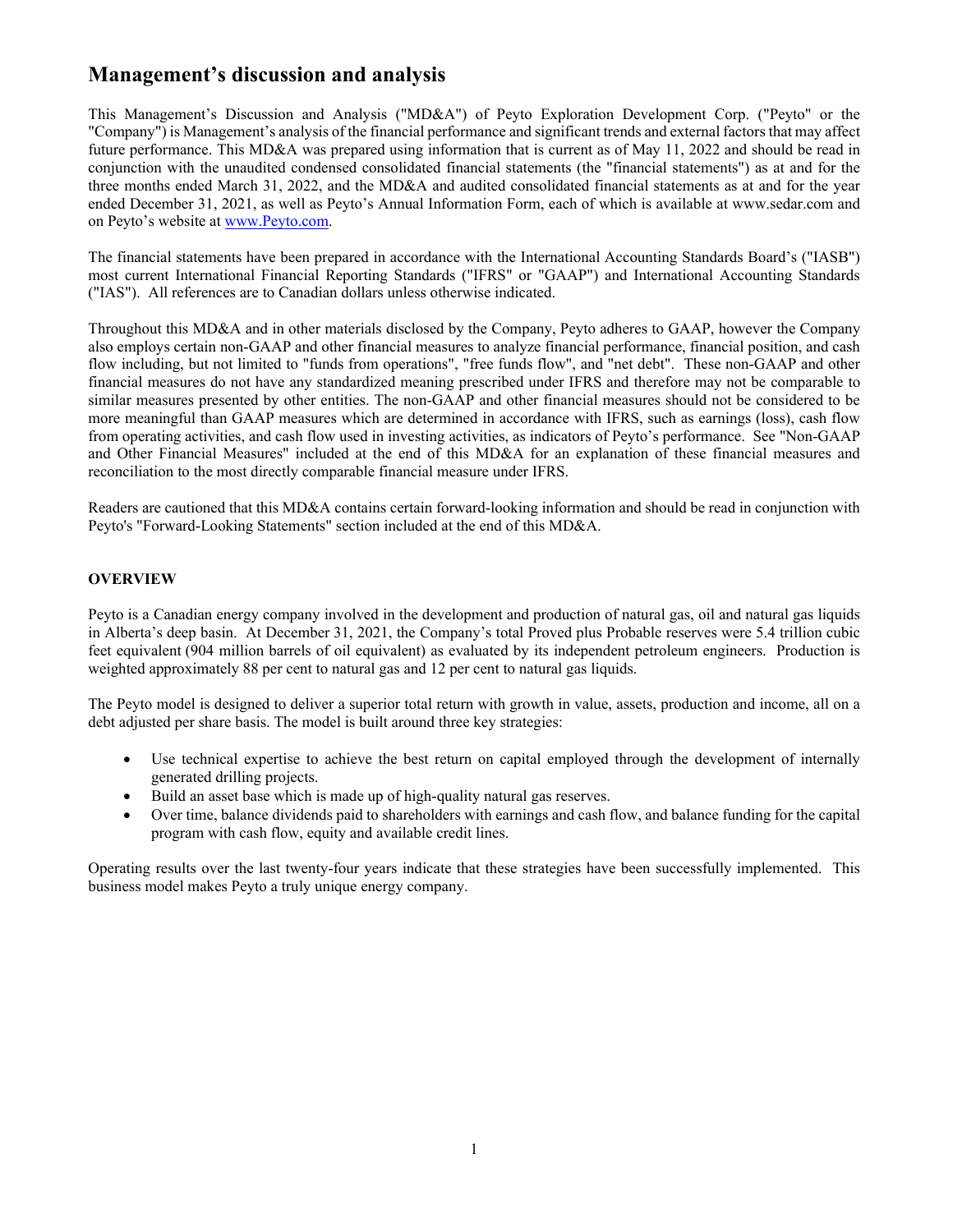## **QUARTERLY FINANCIAL INFORMATION**

|                                                                     | 2022    |         | 2021           |                |         |         | 2020           |           |
|---------------------------------------------------------------------|---------|---------|----------------|----------------|---------|---------|----------------|-----------|
| (\$000 except per share amounts)                                    | Q1      | Q4      | Q <sub>3</sub> | Q <sub>2</sub> | Q1      | Q4      | Q <sub>3</sub> | Q2        |
| Natural gas and NGL sales, net<br>of royalties and realized hedging |         |         |                |                |         |         |                |           |
| gains (losses) $(1)$                                                | 253,991 | 208,055 | 146,792        | 127,727        | 161,258 | 116,018 | 86,986         | 71,178    |
| Funds from operations <sup><math>(2)</math></sup>                   | 203,492 | 166,165 | 104,608        | 82,191         | 116,709 | 76,013  | 49,173         | 33,012    |
| Per share – basic $(2)$                                             | 1.20    | 0.99    | 0.63           | 0.50           | 0.71    | 0.46    | 0.30           | 0.20      |
| Per share – diluted $(2)$                                           | 1.17    | 0.96    | 0.62           | 0.50           | 0.71    | 0.46    | 0.30           | 0.20      |
| Earnings (loss)                                                     | 97,816  | 71,718  | 29,271         | 12,760         | 38,500  | 65,951  | (11,285)       | (22, 538) |
| Per share – basic                                                   | 0.58    | 0.43    | 0.18           | 0.08           | 0.23    | 0.40    | (0.07)         | (0.14)    |
| Per share – diluted                                                 | 0.56    | 0.42    | 0.17           | 0.08           | 0.23    | 0.40    | (0.07)         | (0.14)    |
| <b>Dividends</b>                                                    | 25,358  | 16,779  | 1,671          | 1,658          | 1,651   | 1,649   | 1,649          | 1,649     |
| Per share                                                           | 0.15    | 0.10    | 0.01           | 0.01           | 0.01    | 0.01    | 0.01           | 0.01      |
| Capital expenditures                                                | 143,331 | 108,951 | 90,170         | 57,086         | 108,851 | 68,250  | 61,568         | 37,299    |
| Corporate Acquisition                                               | 22,220  |         |                |                |         |         |                |           |
| Total payout ratio $(\frac{9}{6})^{(2)}$                            | 83      | 76      | 88             | 71             | 95      | 92      | 129            | 118       |

(1) Excludes revenue from sale of natural gas volumes from third-parties

(2) This is a non-GAAP financial measure or ratio. Refer to the section entitled "Non-GAAP and Other Financial Measures" contained within this MD&A for further information

## **RESULTS OF OPERATIONS**

#### **Production**

|                                                   | Three Months ended March 31 |        |
|---------------------------------------------------|-----------------------------|--------|
|                                                   | 2022                        | 2021   |
| Natural gas (MMcf/d)                              | 535.7                       | 455.6  |
| Natural gas liquids ("NGLs" or "Liquids") (bbl/d) | 12,273                      | 12,138 |
| Total (boe/d)                                     | 101,549                     | 88,070 |
| Total (MMcfe/d)                                   | 609.3                       | 528.4  |

Natural gas production increased 18 per cent from 455.6 MMcf/d in the first quarter of 2021 to 535.7 MMcf/d in the first quarter of 2022. NGL production increased one per cent from 12,138 bbl/d in the first quarter of 2021 to 12,273 bbl/d in the first quarter of 2022. Total first quarter production increased 15 per cent from 88,070 boe/d to 101,549 boe/d. Production increases are primarily attributable to Peyto's increased capital program over the past year.



#### **Average Daily Production**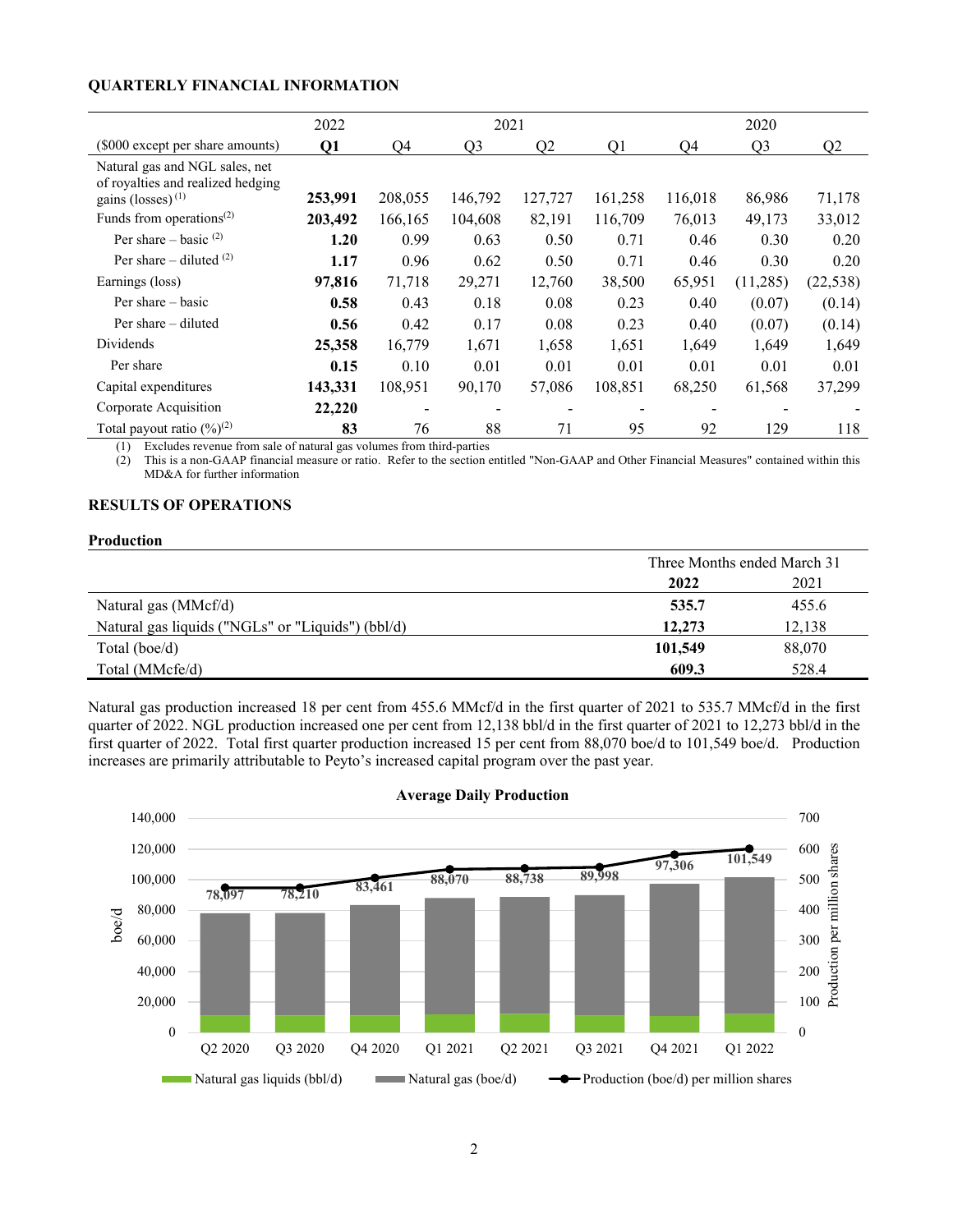#### **Natural Gas Liquids Production by Component**

|                                      | Three Months ended March 31 |        |
|--------------------------------------|-----------------------------|--------|
|                                      | 2022                        | 2021   |
| Condensate and Pentanes Plus (bbl/d) | 7,253                       | 7,018  |
| Other Natural gas liquids (bbl/d)    | 5.020                       | 5,120  |
| Natural gas liquids (bbl/d)          | 12,273                      | 12,138 |
| Liquid to gas ratio (bbls/MMcf)      | 22.9                        | 26.6   |

The liquid to gas ratio decreased 14 per cent from 26.6 bbl/MMcf in the first quarter of 2021 to 22.9 bbl/MMcf in the first quarter of 2022. The liquids to gas ratio will fluctuate in the future depending on the mix of rich and lean gas wells drilled as Peyto attempts to maximize overall returns. As natural gas prices improved, Peyto included more dry gas wells into the drilling program.

#### **Benchmark Commodity Prices**

|                                   | Three Months ended March 31 |       |
|-----------------------------------|-----------------------------|-------|
|                                   | 2022                        | 2021  |
| $AECO$ 7A monthly $(\frac{C}{J})$ | 4.35                        | 2.77  |
| $AECO$ 5A daily $(\frac{C}{GJ})$  | 4.49                        | 2.99  |
| NYMEX (US\$/MMBtu)                | 4.60                        | 3.38  |
| Emerson2 (US\$/MMBtu)             | 4.57                        | 2.91  |
| Malin (US\$/MMBtu)                | 5.66                        | 3.03  |
| Ventura daily (US\$/MMBtu)        | 4.47                        | 11.86 |
| Canadian WTI (\$/bbl)             | 119.40                      | 73.22 |
| Conway C3 (US\$/bbl)              | 54.03                       | 38.40 |
| Exchange rate (CDN/USD)           | 1.266                       | 1.266 |

#### **Commodity Prices(1)**

|                                                                                  | Three Months ended March 31 |        |
|----------------------------------------------------------------------------------|-----------------------------|--------|
| (SCAD)                                                                           | 2022                        | 2021   |
| Condensate and Pentanes Plus (\$/bbl)                                            | 125.81                      | 68.57  |
| Other Natural gas liquids (\$/bbl)                                               | 52.68                       | 30.89  |
| NGL price – before hedging $(\frac{8}{bbl})$                                     | 95.90                       | 52.84  |
| Hedging (\$/bbl)                                                                 | (14.24)                     | (7.21) |
| Realized NGL price – after hedging (\$/bbl)                                      | 81.66                       | 45.63  |
|                                                                                  |                             |        |
| Natural gas (\$/Mcf)                                                             | 6.03                        | 4.52   |
| Diversification activities (\$/Mcf)                                              | (1.17)                      | (1.04) |
| Hedging (\$/Mcf)                                                                 | (0.78)                      | (0.42) |
| Realized natural gas price – after hedging and diversification $(\frac{C}{Mcf})$ | 4.08                        | 3.06   |
|                                                                                  |                             |        |
| Total Hedging (\$/Mcfe)                                                          | (0.97)                      | (0.53) |
| Total Hedging (\$/boe)                                                           | (5.84)                      | (3.16) |

(1) Condensate, pentanes plus and other liquids prices are Peyto realized prices in Canadian dollars adjusted for fractionation and transportation.

Peyto's natural gas price, before hedging and diversification activities, averaged \$6.02/Mcf during the first quarter of 2022 an increase of 33 per cent from \$4.52/Mcf in the first quarter of 2021. Natural gas liquids prices, before hedging, averaged \$95.90/bbl, an increase of 81 per cent from \$52.84/bbl a year earlier. Increases in Peyto's natural gas and NGL prices are driven by the sharp increase in benchmark commodity prices from the first quarter of 2021.

Peyto actively marketed all components of its production stream in the first quarter including natural gas, condensate, pentane, butane and propane. Peyto's market diversification activity resulted in natural gas being sold at various hubs including AECO, Ventura, Emerson 2, Malin and Henry Hub using both physical fixed price and temporary basis transactions to access those locations. Natural gas prices were left to float on daily pricing or locked in using fixed price swaps at those hubs and Peyto's realized price was benchmarked against those local prices, then adjusted for marketing arrangements (either physical or short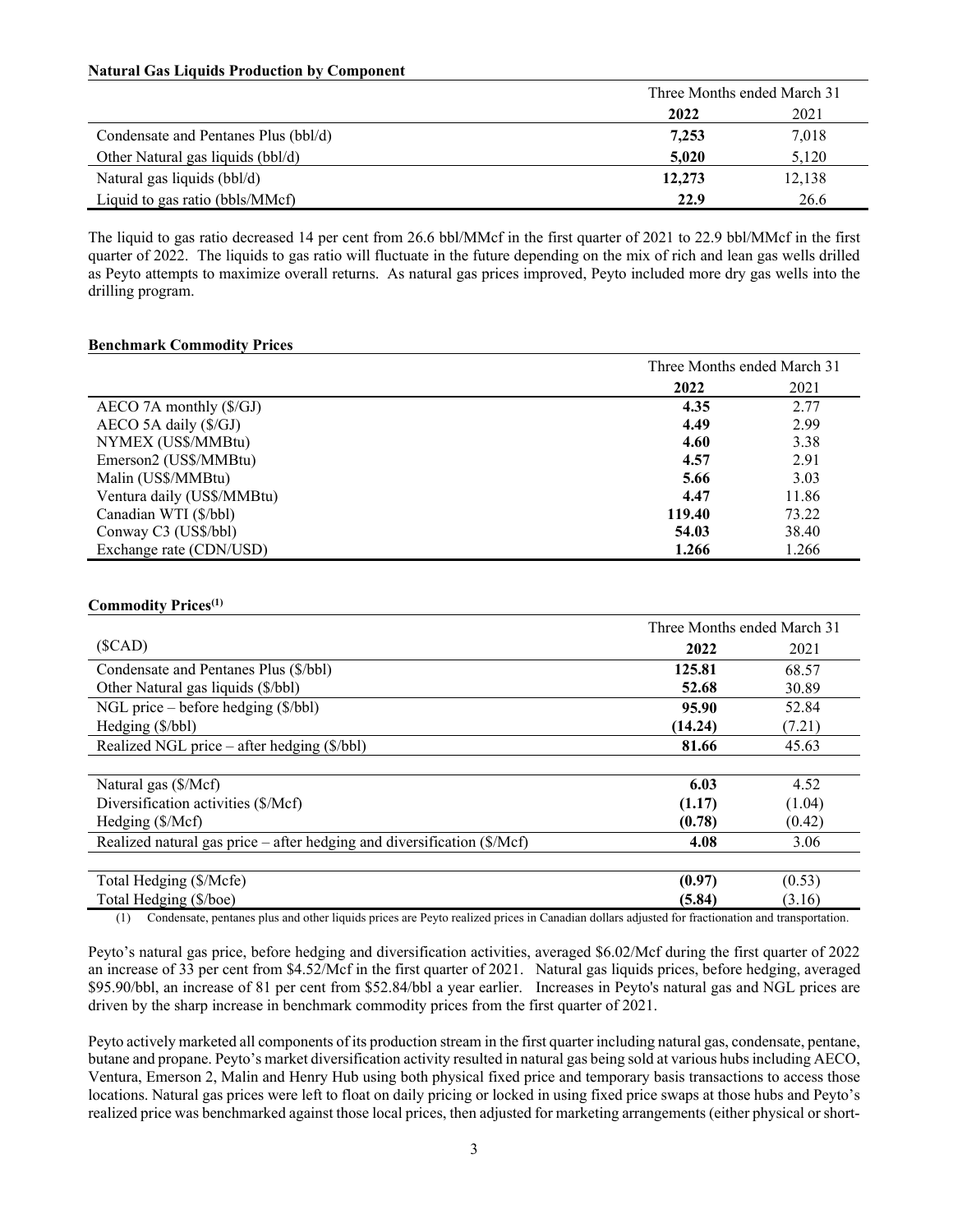term synthetic) to those markets. This gas market diversification cost represents the total marketing and synthetic transportation cost, not just the difference between those markets and an AECO equivalent price.

The Company's liquids were also actively marketed with condensate being sold on a monthly index differential linked to West Texas Intermediate ("WTI") oil prices. Peyto's NGLs (a blend of pentanes plus, butane and propane) are fractionated by a third party in Fort Saskatchewan, Alberta however Peyto markets each product separately. Pentanes Plus were sold on a monthly index differential linked to WTI, with some volumes forward sold on fixed differentials to WTI. Butane was sold as a percent of WTI or a fixed differential to the Mount Belvieu, Texas market. Propane was sold on a fixed differential to the Conway, Kansas market. While some products were sold pursuant to annual term contracts to ensure delivery paths remain open, others were marketed on the daily spot market.



**Natural Gas Price** 

**NGL Price**



#### **Revenue from Natural Gas and NGL Sales and Realized Hedging Losses**

|                   | Three Months ended March 31 |           |  |
|-------------------|-----------------------------|-----------|--|
| $(\$000)$         | 2022                        | 2021      |  |
| Natural $gas(1)$  | 234,346                     | 142,663   |  |
| <b>NGLs</b>       | 105,924                     | 57,720    |  |
| $H$ edging – gas  | (37, 646)                   | (17, 184) |  |
| $H$ edging – NGLs | (15,730)                    | (7, 872)  |  |
|                   | 286,894                     | 175,327   |  |

(1)Excludes revenue from sale of natural gas volumes from third-parties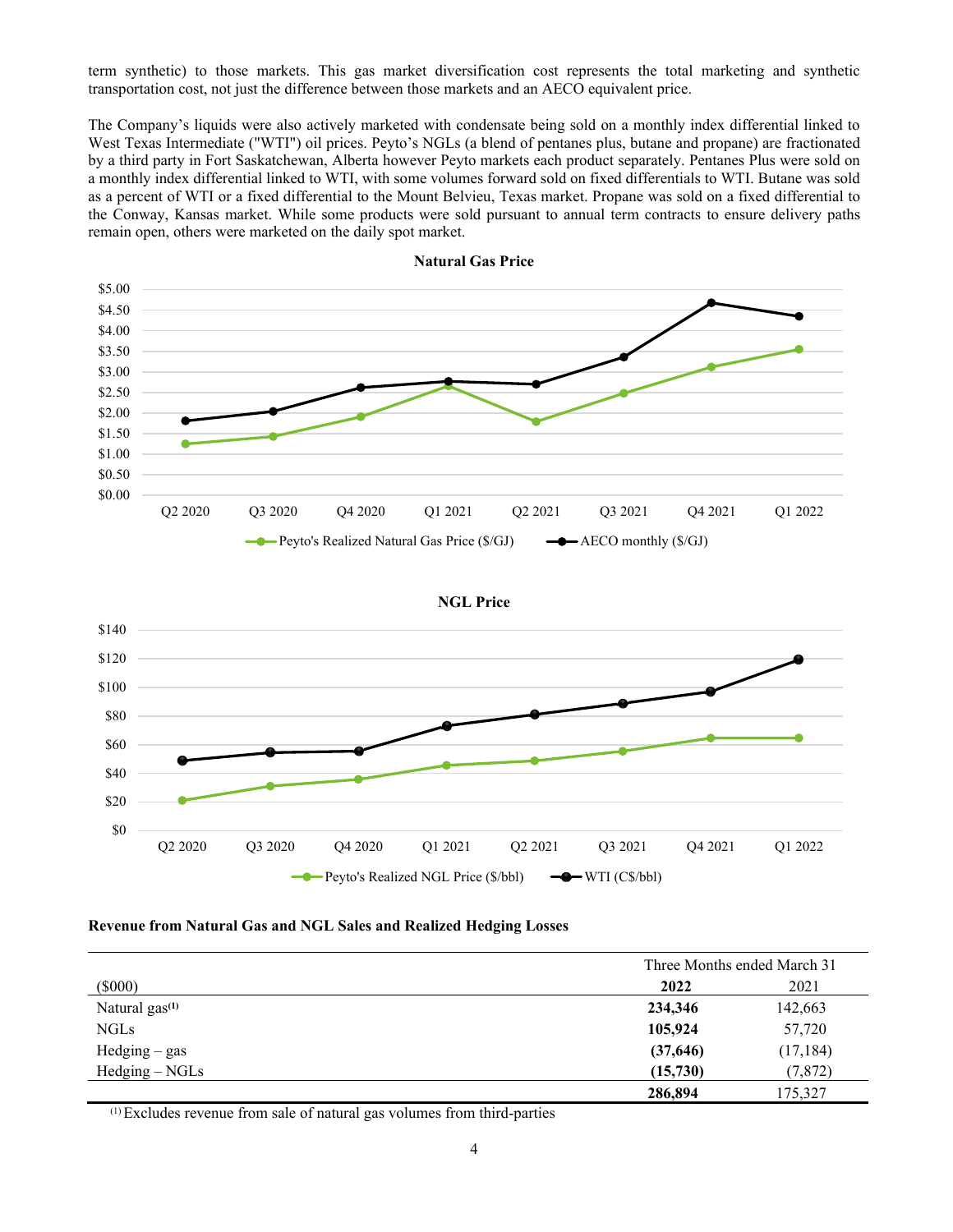

In the first quarter of 2022, natural gas and NGL sales net of realized hedging losses increased 64 per cent to \$286.9 million from \$175.3 million for the same period in 2021. The increase in natural gas and NGL sales and realized hedging losses for the quarter was a result of increased gas production volumes and commodity prices, as detailed in the following table and graph:

## **Revenue from Natural Gas and NGL Sales and Realized Hedging Losses**

|                    |         | Three Months ended March 31 |            |  |
|--------------------|---------|-----------------------------|------------|--|
|                    | 2022    | 2021                        | \$ million |  |
| Q1 2021            |         |                             | 175        |  |
| change due to:     |         |                             |            |  |
| <b>Natural gas</b> |         |                             |            |  |
| Volume (MMcf)      | 48,209  | 41,003                      | 22         |  |
| Price (\$/Mcf)     | \$4.08  | \$3.06                      | 49         |  |
| NGL                |         |                             |            |  |
| Volume (Mbbl)      | 1,105   | 1,092                       |            |  |
| Price (\$/bbl)     | \$81.66 | \$45.63                     | 40         |  |
| Q1 2022            |         |                             | 287        |  |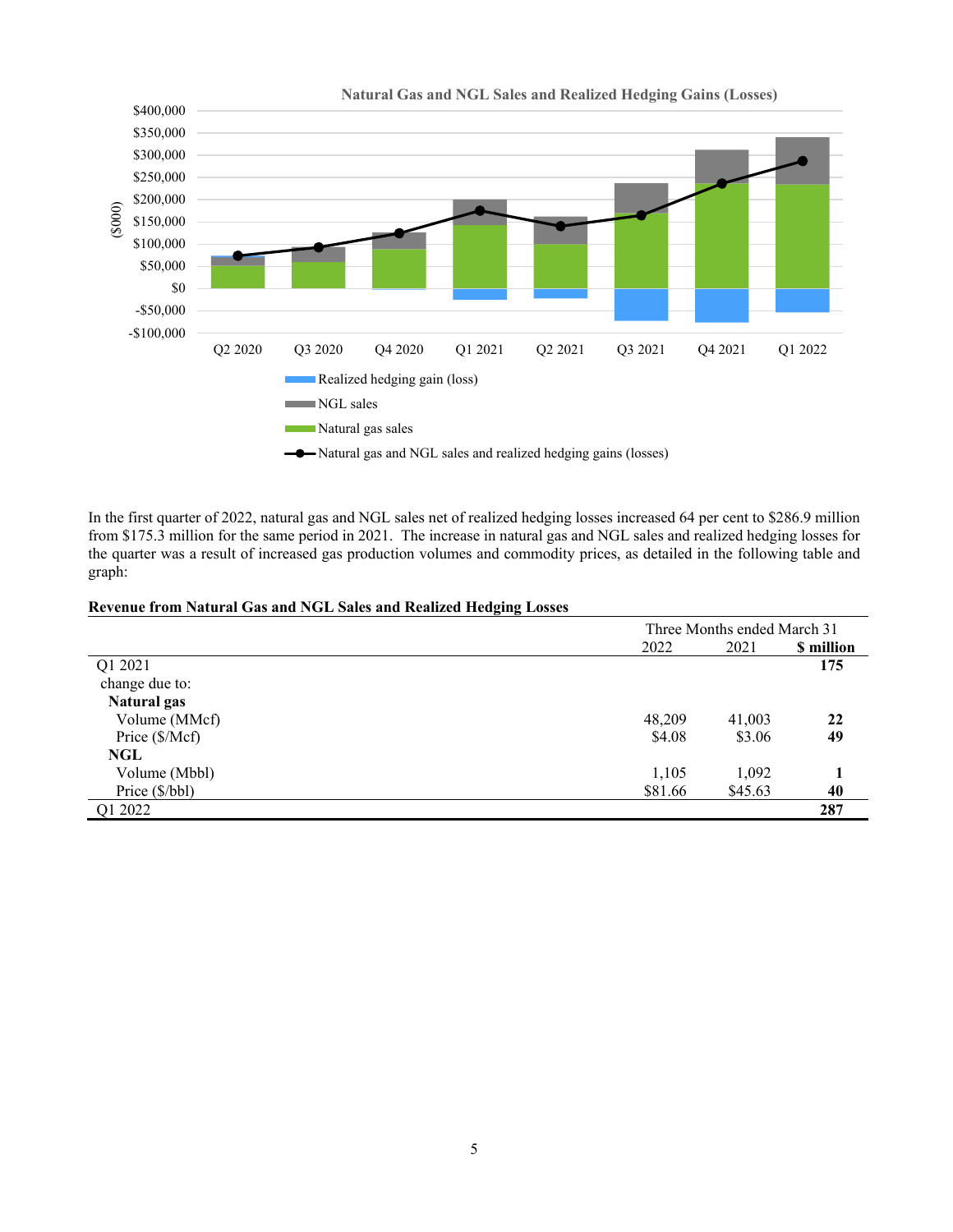



#### **Royalties**

Royalties are paid to the owners of the mineral rights with whom leases are held, including the provincial government of Alberta. Alberta Natural Gas Crown royalties are invoiced on the Crown's share of production based on a monthly established Alberta Reference Price. The Alberta Reference Price is a monthly weighted average price of gas consumed in Alberta and gas exported from Alberta reduced for transportation and marketing allowances. All Peyto's new natural gas wells qualify for the Crown's Drilling and Completion Cost Allowance program, which has a 5 per cent initial royalty rate.

|                                     | Three Months ended March 31 |        |
|-------------------------------------|-----------------------------|--------|
|                                     | 2021<br>2022                |        |
| Royalties (\$000)                   | 32,903                      | 14,069 |
| per cent of sales excluding hedging | 9.7                         | 7.0    |
| \$/Mcfe                             | 0.60                        | 0.29   |
| $$/$ boe                            | 3.60                        | . 78   |

For the first quarter of 2022, royalties averaged \$0.60/Mcfe or 9.7 per cent of Peyto's natural gas and NGL sales excluding hedging losses, an increase from 7.0 per cent in the first quarter of 2021. The increase was primarily due to higher AECO and WTI prices. Based on forward AECO prices, Peyto's royalty rate for 2022 is expected to be approximately 15 per cent of revenue excluding hedging gains (losses).

In its 23-year history, Peyto has invested over \$6.9 billion in capital projects, found and developed 4.5 TCFe of natural gas reserves and paid over \$1.0 billion in royalties.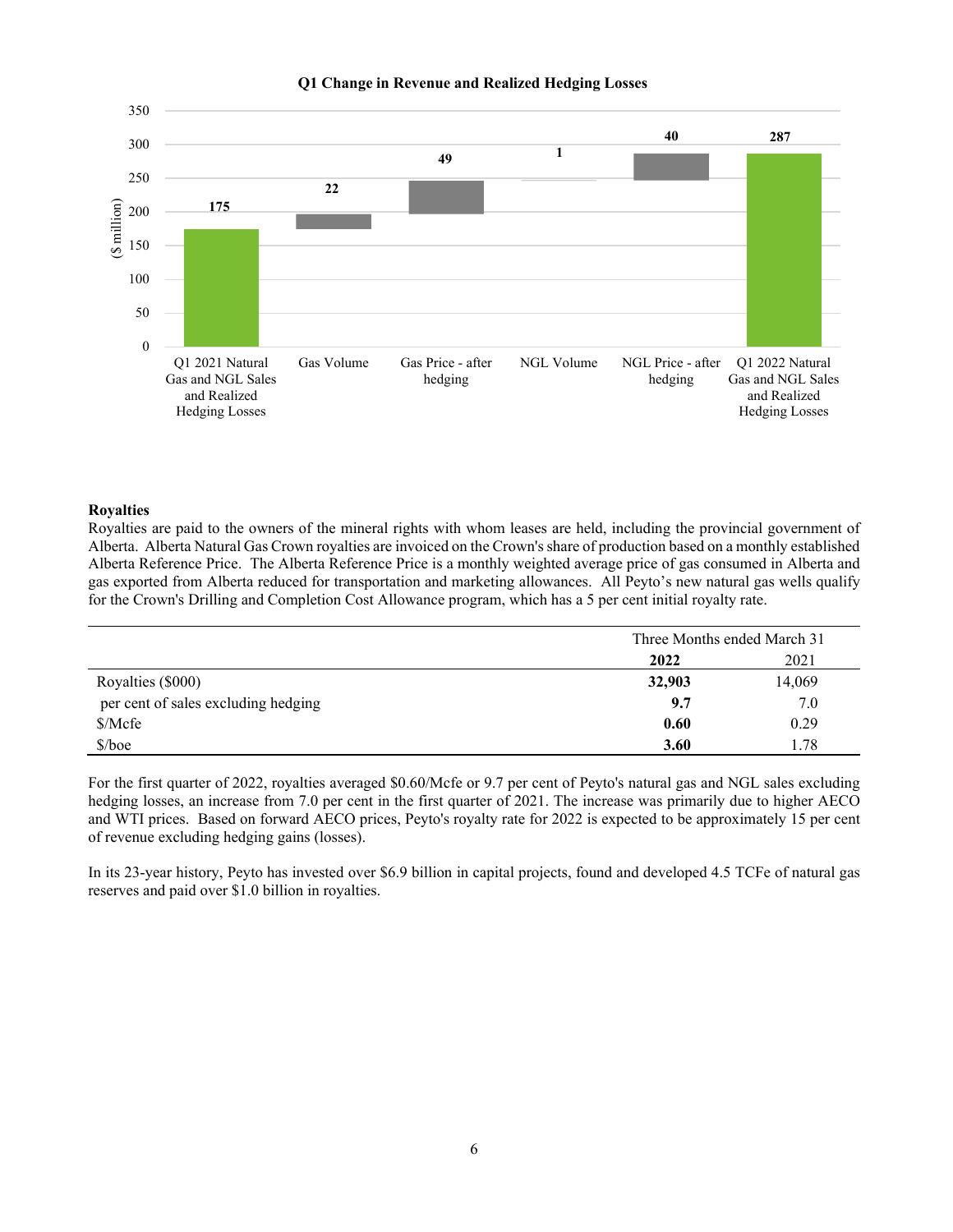#### **Royalties**



## **Operating Costs & Transportation**

Peyto's operating expenses include all costs with respect to day-to-day well and facility operations.

|                         | Three Months ended March 31 |        |
|-------------------------|-----------------------------|--------|
|                         | 2022                        | 2021   |
| Payments to Government  | 5,009                       | 4,811  |
| Other expenses          | 17,286                      | 12,090 |
| Operating costs (\$000) | 22,295                      | 16,901 |
| \$/Mcfe                 | 0.41                        | 0.36   |
| $$/$ boe                | 2.44                        | 2.13   |
| Transportation (\$000)  | 15,270                      | 8,110  |
| \$/Mcfe                 | 0.28                        | 0.17   |
| $$/$ boe                | 1.67                        | 1.02   |

For the first quarter of 2022, operating expenses were \$22.3 million compared to \$16.9 million for the same quarter in 2021. On a unit-of-production basis, operating costs increased 14 per cent to \$0.41/Mcfe from \$0.36/Mcfe. This increase was largely due to higher chemical, trucking and other operating costs; as suppliers and service providers increased their rates to reflect the impact of the increase in commodity prices. Approximately 20 to 30 per cent of operating expenses are related to government fees, taxes and levies. Peyto focuses on being the industry leader in operating costs and strives to achieve incremental cost reductions on a continuous basis.

Transportation expenses increased 65 per cent on a unit-of production basis from \$0.17/Mcfe in the first quarter 2021 to \$0.28/Mcfe in the first quarter 2022 due to the addition of Empress and Emerson service, coupled with a January 2022 fee increase on the NOVA transmission line. Physical transportation contracts to Emerson and Empress were entered into as part of Peyto's sales diversification strategy.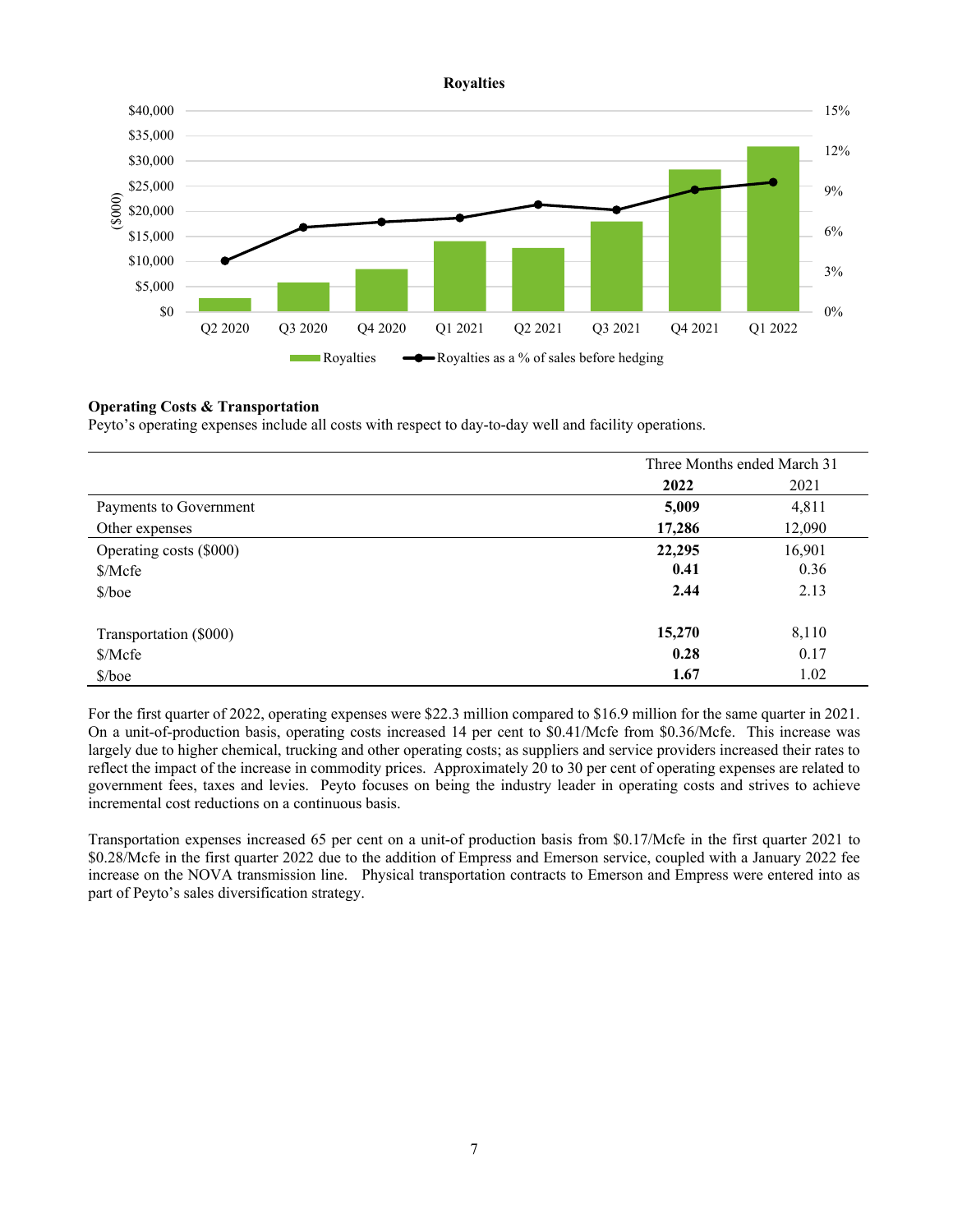#### **Operating Expenses**



 \$- \$0.10 \$0.20 \$0.30 \$0.40 \$0.50 \$0.60 \$0.70 \$0 \$3,000 \$6,000 \$9,000 \$12,000 \$15,000 Q2 2020 Q3 2020 Q4 2020 Q1 2021 Q2 2021 Q3 2021 Q4 2021 Q1 2022 (\$000) Transportation  $\longrightarrow$  Transportation per Mcfe

## **Transportation**

## **General and Administrative Expenses**

|                             | Three Months ended March 31 |         |
|-----------------------------|-----------------------------|---------|
|                             | 2022                        | 2021    |
| G&A expenses $(\$000)$      | 5,169                       | 4,190   |
| Overhead recoveries (\$000) | (3, 438)                    | (2,206) |
| Net G&A expenses (\$000)    | 1,731                       | 1,984   |
| \$/Mcfe                     | 0.03                        | 0.04    |
| \$/boe                      | 0.19                        | 0.25    |

For the first quarter of 2022, general and administrative expenses before overhead recoveries was \$5.2 million compared to \$4.2 million for the same quarter of 2021. This increase was due primarily to transaction costs of \$0.4 million on the corporate acquisition, and increased employment and insurance costs. General and administrative expenses averaged \$0.09/Mcfe before overhead recoveries of \$0.06/Mcfe for net general and administrative expenses of \$0.03/Mcfe in the first quarter of 2022 (\$0.09/Mcfe before overhead recoveries of \$0.05/Mcfe for net general and administrative expenses of \$0.04/Mcfe in the first quarter of 2021).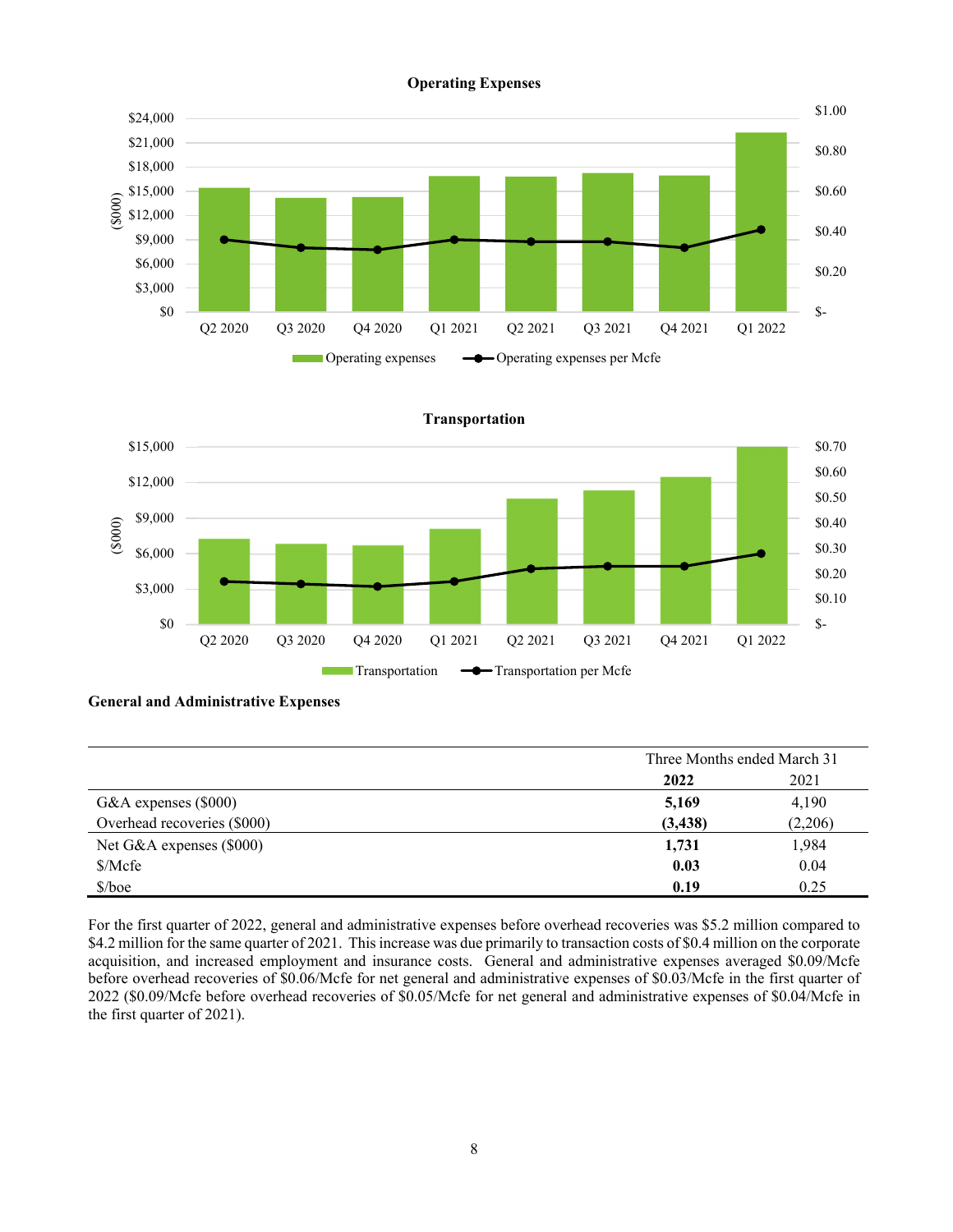

## **Performance and Stock Based Compensation**

The Company awards performance-based compensation to employees, key consultants and directors. Performance and stock based compensation is comprised of stock options, deferred share units, and reserve value-based components.

#### **Performance Based Compensation**

The reserve value-based component is 4 per cent of the incremental increase in per share value, if any, as adjusted to reflect changes in debt, dividends, general and administrative expenses and interest expense, of proved producing reserves calculated using realized prices at December 31 of the current year and a discount rate of 8 per cent. Compensation expense of \$Nil was recorded for the first quarter of 2022.

#### **Stock Based Compensation**

In 2019, the Company adopted a stock option plan allowing for the granting of stock options to officers, employees and consultants of the Company. Stock options are to be granted periodically with a three-year vesting period. At the vesting, recipients have thirty days to exercise options after which any unexercised options are cancelled.

In 2020, the Company adopted a deferred share unit plan, whereby DSUs may be issued to members of the Board of Directors. Each DSU is a notional unit equal in value to one Common Share, which entitles the holder to receive a common share upon redemption. DSUs vest immediately but can only be converted to a share upon the holder ceasing to be a Director of the Company. The expense associated with the DSU plan is determined based on the 5-day VWAP of Common Shares at the grant date. The expense is recognized in the statement of operations in the quarter in which the units are granted, with a corresponding charge to contributed surplus in the statement of financial position.

Stock based compensation costs is calculated on 9.9 million non-vested stock options (6 per cent of the total number of common shares outstanding) and 0.2 million vested DSU's (0.1 per cent of the total number of common shares outstanding). Stock based compensation costs for the first quarter of 2022 is \$2.3 million (March 31, 2021 - \$1.1 million).

Peyto records a non-cash provision for compensation expense over the life of the rights calculated using a Black-Scholes valuation model (refer to Note 10 of the consolidated financial statements for more details). These plans limit the number of common shares that may be granted to 10 per cent of the outstanding common shares at the date of the Board's adoption of these plans, being 16,487,418 common shares.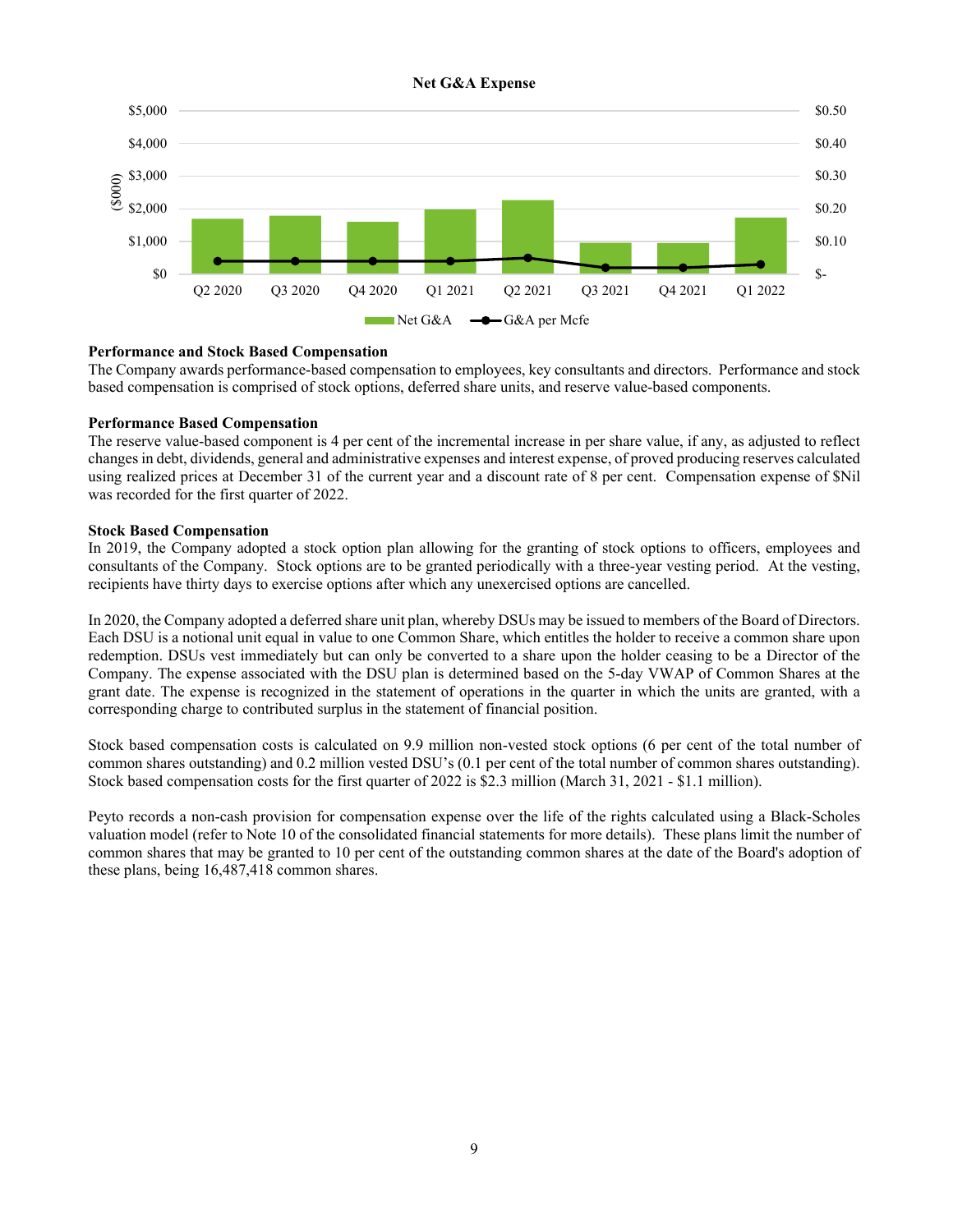## **Stock Option Plan**

|                            | Number of      | Weighted average |
|----------------------------|----------------|------------------|
|                            | <b>Options</b> | exercise price   |
| Balance, December 31, 2021 | 9.173.137      | 5.05             |
| Stock options granted      | 1,398,600      | 9.46             |
| Exercised                  | (672.880)      | 3.23             |
| Balance, March 31, 2022    | 9,898,857      | 5.80             |

## **Deferred Share Units**

|                            | Number of   | Weighted average |
|----------------------------|-------------|------------------|
|                            | <b>DSUs</b> | exercise price   |
| Balance, December 31, 2021 | 176.669     | 3.60             |
| DSU granted                | 11.942      | 9.74             |
| Balance March 31, 2022     | 188.611     | 3.99             |

## **Interest Expense**

|                          | Three Months ended March 31 |         |
|--------------------------|-----------------------------|---------|
|                          | 2022                        | 2021    |
| Interest expense (\$000) | 11,585                      | 17,931  |
| Mcfe                     | 0.21                        | 0.38    |
| $$/$ boe                 | 1.27                        | 2.26    |
| Average interest rate    | $4.3\%$                     | $6.2\%$ |

First quarter 2022 average interest rate was 4.3 per cent compared to 6.2 per cent for the first quarter of 2021 due to a decrease in leverage resulting in lower stamping fees charged on the amounts drawn on the revolving credit facility.



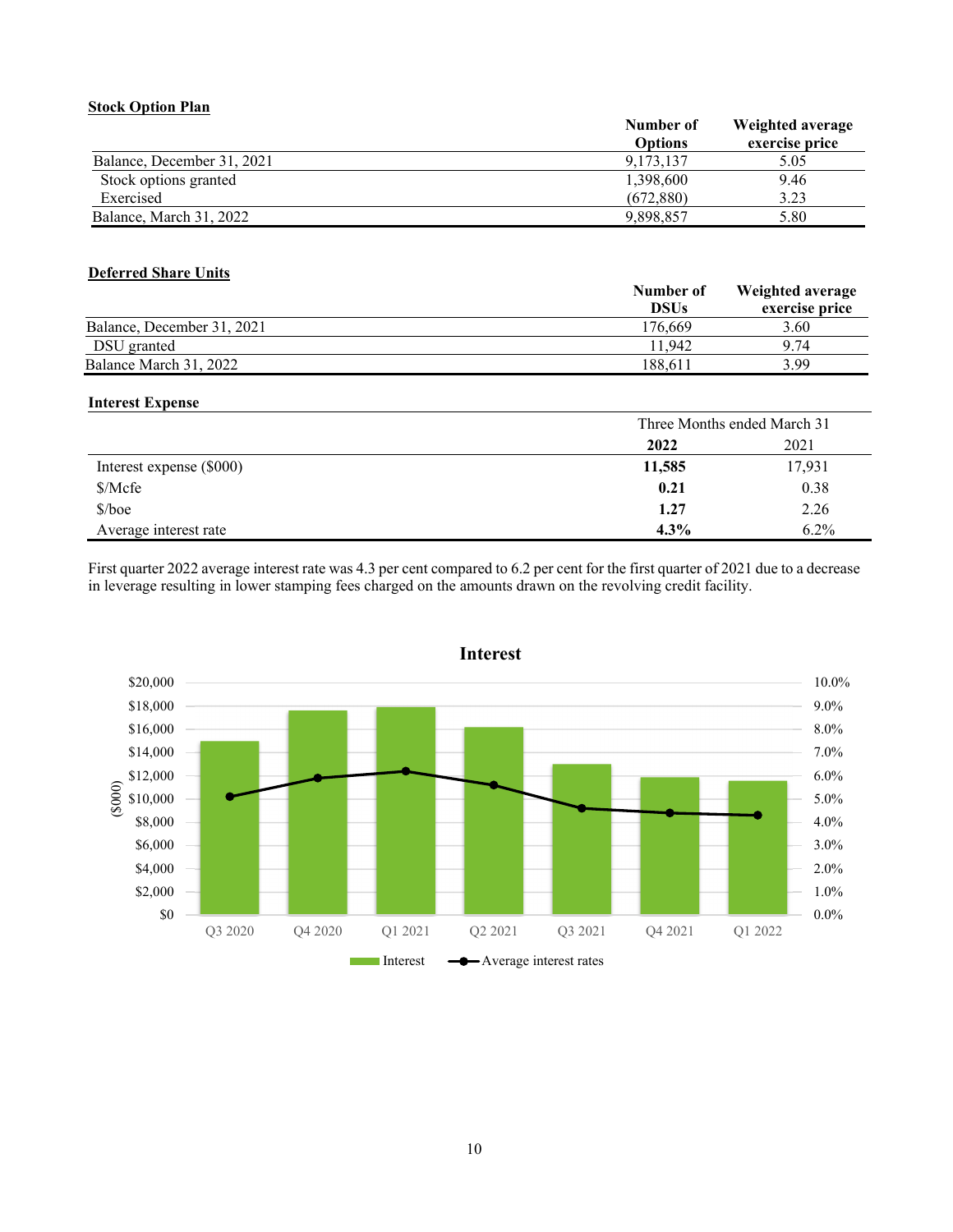#### **Netbacks**

|                                              |        | Three Months ended March 31 |
|----------------------------------------------|--------|-----------------------------|
| (\$/Mcfe)                                    | 2022   | 2021                        |
| Gross Sale Price                             | 6.22   | 4.23                        |
| Realized hedging gain (loss)                 | (0.97) | (0.53)                      |
| Net Sale Price                               | 5.25   | 3.70                        |
| Less: Royalties                              | 0.60   | 0.29                        |
| Operating costs                              | 0.41   | 0.36                        |
| Transportation                               | 0.28   | 0.17                        |
| Field netback $(1)$                          | 3.96   | 2.88                        |
| General and administrative                   | 0.03   | 0.04                        |
| Interest on long-term debt                   | 0.21   | 0.38                        |
| Cash netback <sup>(1)</sup> ( $\gamma$ Mcfe) | 3.72   | 2.46                        |
| Cash netback <sup>(1)</sup> (\$/boe)         | 22.31  | 14.81                       |

(1) This is a non-GAAP ratio. Refer to the section entitled "Non-GAAP and Other Financial Measures" contained within this MD&A for further information.

Netbacks are a non-GAAP measure that represent the profit margin associated with the production and sale of petroleum and natural gas. Netbacks are per unit of production measures used to assess Peyto's performance and efficiency. The primary factors that produce Peyto's strong netbacks and high margins are a low-cost structure and the high heat content of its natural gas that results in higher commodity prices.



#### **Depletion, Depreciation and Impairment**

Under IFRS, Peyto uses proved plus probable reserves as its depletion base to calculate depletion expense. The first quarter 2022 provision for depletion and depreciation totaled \$73.0 million (\$1.33/Mcfe) compared to \$65.4 million (\$1.37/Mcfe) in the first quarter 2021.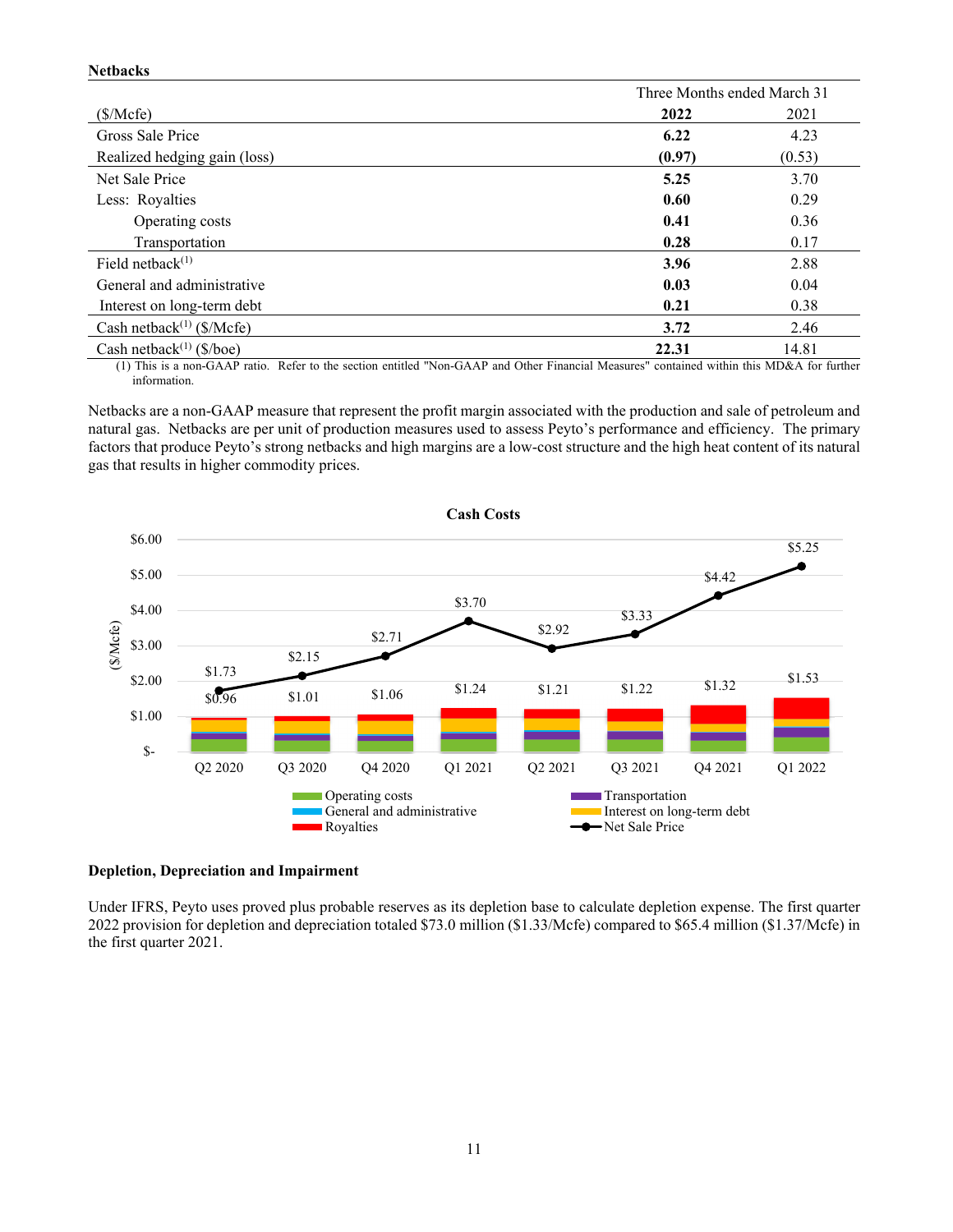## **Income Taxes**

The current provision for deferred income tax expense is \$29.9 million compared to an expense of \$11.8 million in the first quarter of 2021. Resource pools are generated from the capital program, which are available to offset current and deferred income tax liabilities.

|                                           | March 31, | December 31, |                                 |
|-------------------------------------------|-----------|--------------|---------------------------------|
| <b>Income Tax Pool type (\$ millions)</b> | 2022      | 2021         | <b>Annual deductibility</b>     |
| Canadian Oil and Gas Property Expense     | 165.7     | 169.7        | 10% declining balance           |
| Canadian Development Expense              | 557.1     | 510.1        | 30% declining balance           |
| Canadian Exploration Expense              | 105.6     | 104.4        | $100\%$                         |
| Undepreciated Capital Cost                | 323.5     | 277.0        | Primarily 25% declining balance |
| Tax Losses Carried Forward                | 38.5      | 107.7        | $100\%$                         |
| Other                                     | 0.1       | 0.1          | 10% declining balance           |
| <b>Total Federal Tax Pools</b>            | 1,190.5   | 1,169.0      |                                 |
| <b>Additional Alberta Tax Pools</b>       | 45.1      | 46.3         | Primarily 100%                  |

## **MARKETING**

#### **Commodity Price Risk Management**

#### **Financial Derivative Instruments**

The Company is a party to certain derivative financial instruments, including fixed price contracts. The Company enters into these forward contracts with well-established counterparties for the purpose of protecting a portion of its future revenues from the volatility of oil and natural gas prices. To minimize counterparty risk, these marketing contracts are executed with financial institutions which are members of Peyto's banking syndicate. During the first quarter of 2022, a realized hedging loss of \$53.4 million was recorded as compared to a \$25.1 million loss for the equivalent period in 2021. A summary of contracts outstanding in respect of the hedging activities are as follows:

| <b>Natural Gas</b>                    |                    |                     | <b>Average Price</b> |
|---------------------------------------|--------------------|---------------------|----------------------|
| <b>Period Hedged - Monthly Index</b>  | <b>Type</b>        | <b>Daily Volume</b> | (AECO CAD/GJ)        |
| April 1, 2022 to October 31, 2022     | <b>Fixed Price</b> | 115,000 GJ          | \$2.18               |
| November 1, 2022 to March 31, 2023    | <b>Fixed Price</b> | 195,000 GJ          | \$3.18               |
| April 1, 2023 to October 31, 2023     | Fixed Price        | 180,000 GJ          | \$2.55               |
|                                       |                    |                     |                      |
| <b>Natural Gas</b>                    |                    |                     | <b>Average Price</b> |
| <b>Period Hedged - NYMEX</b>          | <b>Type</b>        | <b>Daily Volume</b> | (Nymex USD/MMBtu)    |
| April 1, 2022 to October 31, 2022     | <b>Fixed Price</b> | 55,000 MMBtu        | \$3.68               |
| November 1, 2022 to December 31, 2022 | <b>Fixed Price</b> | 70,000 MMBtu        | \$4.22               |
| November 1, 2022 to March 31, 2023    | <b>Fixed Price</b> | 70,000 MMBtu        | \$4.47               |
| January 1, 2023 to December 31, 2023  | Fixed Price        | 70,000 MMBtu        | \$3.52               |
| April 1, 2023 to October 31, 2023     | <b>Fixed Price</b> | 40,000 MMBtu        | \$3.56               |
| January 1, 2024 to March 31, 2024     | Fixed Price        | 60,000 MMBtu        | \$4.17               |
|                                       |                    |                     |                      |
| <b>Natural Gas</b>                    |                    |                     | <b>Average Price</b> |
| Period Hedged - Malin                 | <b>Type</b>        | <b>Daily Volume</b> | (Nymex USD/MMBtu)    |
| April 1, 2022 to October 31, 2022     | <b>Fixed Price</b> | 40,000 MMBtu        | \$2.38               |
| November 1, 2022, to March 31, 2023   | <b>Fixed Price</b> | 40,000 MMBtu        | \$2.97               |
|                                       |                    |                     |                      |
| <b>Crude Oil</b>                      |                    |                     | <b>Average Price</b> |
| Period Hedged - WTI                   | Type               | <b>Daily Volume</b> | WTI USD/bbl)         |
| January 1, 2022 to December 31, 2022  | Fixed Price        | 300 bbl             | \$64.05              |
| April 1, 2022 to June 30, 2022        | <b>Fixed Price</b> | 300 bbl             | \$62.98              |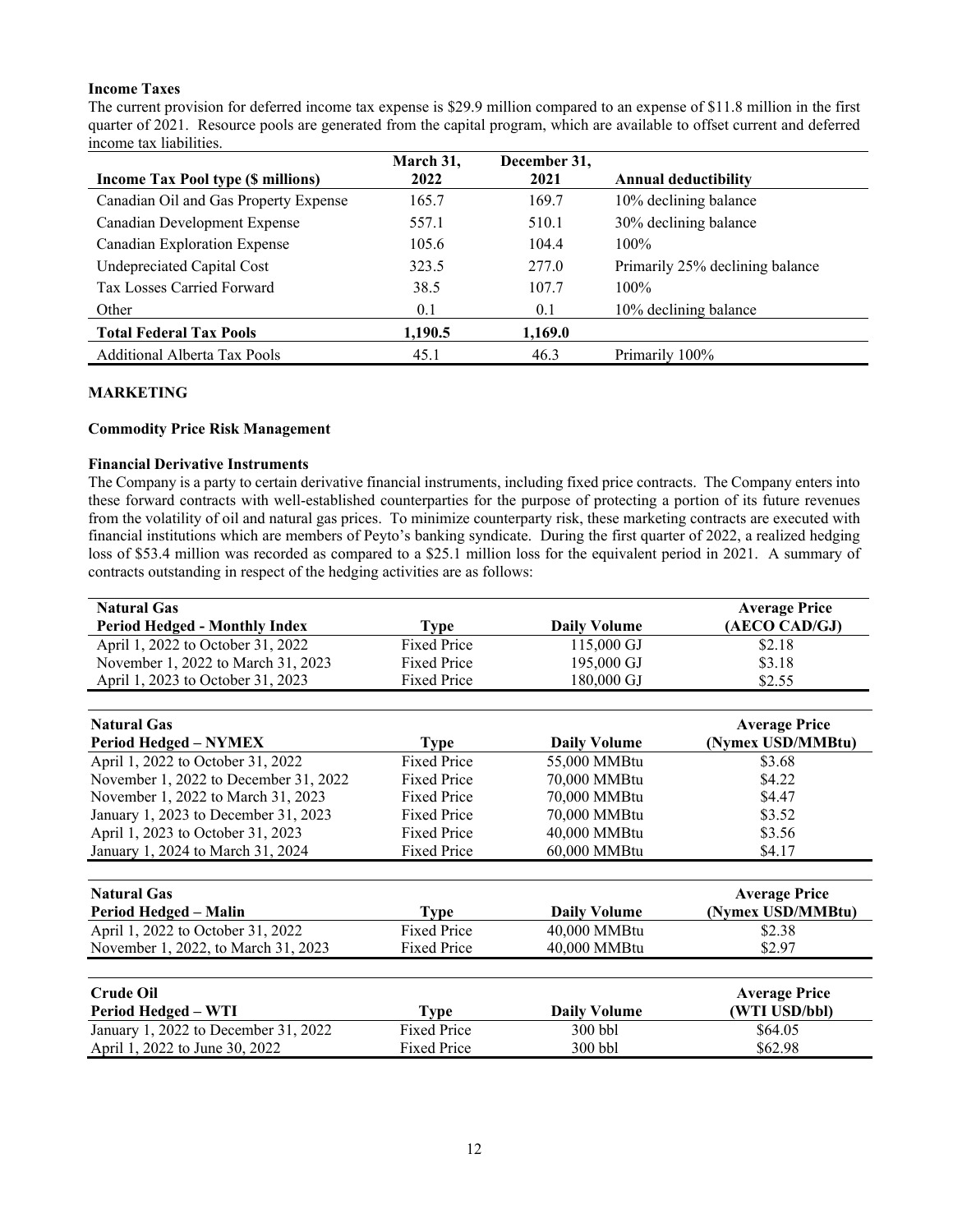| <b>Crude Oil</b>                     |                    |                     | Price         |
|--------------------------------------|--------------------|---------------------|---------------|
| <b>Period Hedged - WTI</b>           | Type               | <b>Daily Volume</b> | (WTI CAD/bbl) |
| January 1, 2022 to June 30, 2022     | <b>Fixed Price</b> | $600$ bbl           | \$87.30       |
| January 1, 2022 to December 31, 2022 | Fixed Price        | $900$ bbl           | \$81.96       |
| April 1, 2022 to June 30, 2022       | Fixed Price        | $2.900$ bbl         | \$109.06      |
| July 1, 2022 to September 31, 2022   | Fixed Price        | $400$ bbl           | \$106.80      |
| July 1, 2022 to December 31, 2022    | Fixed Price        | $1.200$ bbl         | \$93.10       |
| October 1, 2022 to December 31, 2022 | Fixed Price        | $100$ bbl           | \$100.70      |
| January 1, 2023 to March 31, 2023    | <b>Fixed Price</b> | $400$ bbl           | \$92.53       |

As at March 31, 2022, Peyto had committed to the future sale of 92,575,000 gigajoules (GJ) of natural gas at an average price of \$2.65 per GJ or \$3.05 per mcf, 66,180,000 MMBtu at an average price of \$3.58 US per MMBtu, 109,800 barrels of crude at an average price of \$63.79 USD per bbl, and 868,800 barrels of crude at an average price of \$94.63 CAD per bbl. Had these contracts closed on March 31, 2022, Peyto would have realized a loss in the amount of \$348.6 million. Total hedged volumes represent approximately 3 per cent of Peyto's developed 2021 year end reserves.

Subsequent to March 31, 2022, Peyto entered into the following contracts:

| <b>Natural Gas</b><br><b>Period Hedged – NYMEX</b> | Type               | <b>Daily Volume</b> | <b>Average Price</b><br>(Nymex USD/MMBtu) |
|----------------------------------------------------|--------------------|---------------------|-------------------------------------------|
| January 1, 2024 to March 31, 2024                  | Fixed Price        | $10.000$ mmbtu      | \$5.03                                    |
| Crude Oil<br><b>Period Hedged – WTI</b>            | Type               | <b>Daily Volume</b> | <b>Price</b><br>(WTI CAD/bbl)             |
| July 1, 2022 to September 30, 2022                 | <b>Fixed Price</b> | $300$ bbl           | \$126.56                                  |
| July 1, 2022 to December 31, 2022                  | <b>Fixed Price</b> | $100$ bbl           | \$125.00                                  |
| January 1, 2023 to March 31, 2023                  | <b>Fixed Price</b> | $500$ bbl           | \$115.60                                  |
| April 1, 2023 to June 30, 2023                     | <b>Fixed Price</b> | $200$ bbl           | \$111.50                                  |

## **Commodity Price Sensitivity**

Peyto's earnings are largely determined by commodity prices for crude oil and natural gas including the US/Canadian dollar exchange rate. Volatility in these oil and gas prices can cause fluctuations in Peyto's earnings and cash flow. Low operating costs and a long reserve life reduce Peyto's sensitivity to changes in commodity prices.

#### **Currency Risk Management**

The Company is exposed to fluctuations in the Canadian/US dollar exchange ratio since commodities are effectively priced in US dollars and converted to Canadian dollars. This risk is mitigated indirectly as the Canadian dollar tends to rise as commodity prices rise. Currently, Peyto has not entered into any agreements to further manage its currency risks. The \$40 million USD in senior secured notes does provide some foreign exchange risk mitigation.

#### **Interest Rate Risk Management**

The Company is exposed to interest rate risk in relation to interest expense on its revolving credit facility. Currently there are no agreements to manage the risk on the credit facility. At March 31, 2022, the increase or decrease in earnings for each 100 bps (1 per cent) change in weighted average borrowing rate paid on the outstanding revolving demand loan amounts to approximately \$1.6 million per quarter. Average debt outstanding for the quarter was \$1.054 billion (including \$415 million fixed rate debt).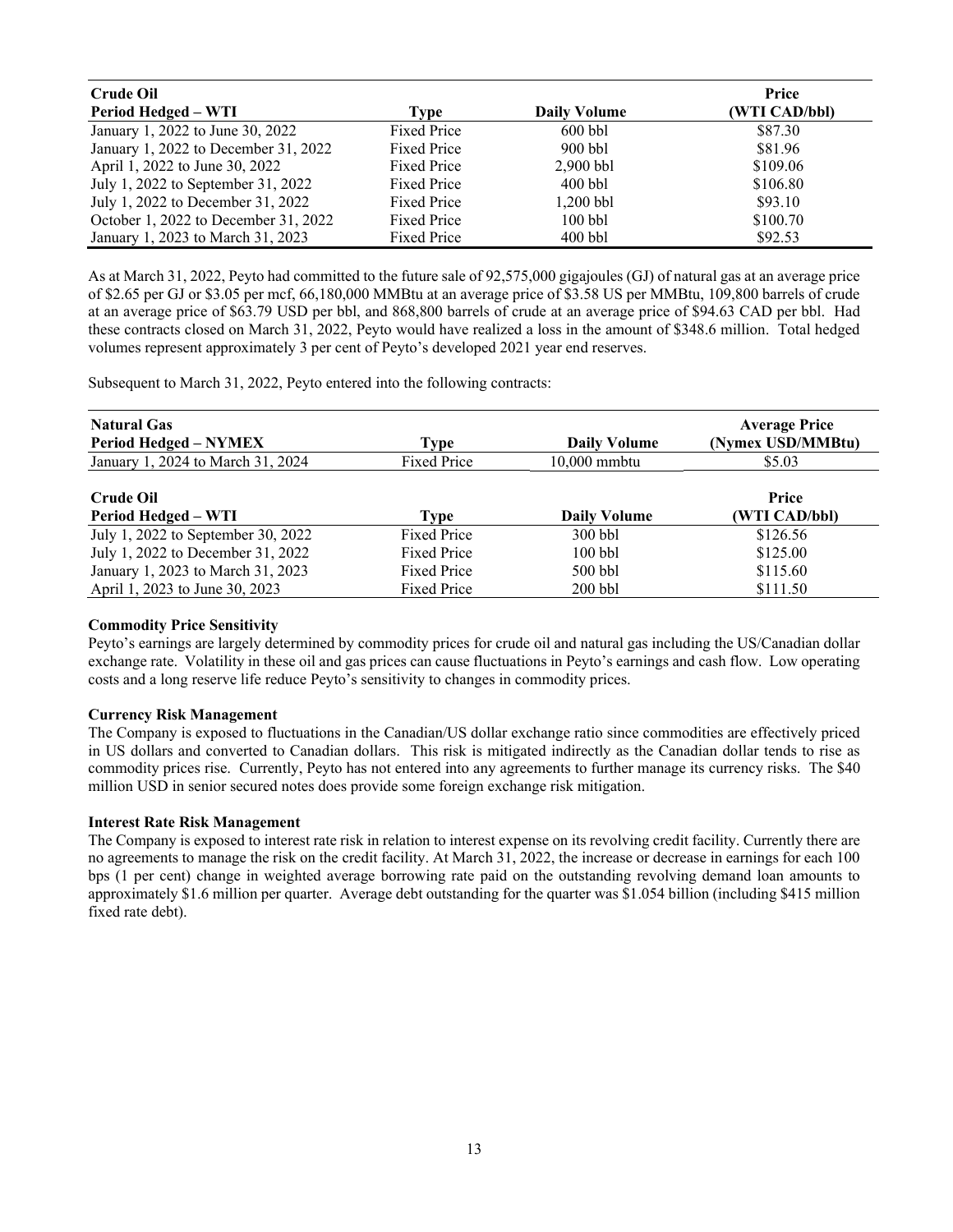#### **Cash Flow from Operating Activities, Funds from Operations and Earnings**

|                                                        | Three Months ended March 31 |         |  |
|--------------------------------------------------------|-----------------------------|---------|--|
| $(\$000)$                                              | 2022                        | 2021    |  |
| Cash Flow from Operating Activities                    | 185,790                     | 119,752 |  |
| Funds from Operations <sup><math>(1)</math></sup>      | 203,492                     | 116,709 |  |
| Funds from operations per share <sup>(1)</sup> – basic | 1.20                        | 0.71    |  |
| Funds from operations per share $(1)$ – diluted        | 1.17                        | 0.71    |  |
| Free Funds $Flow^{(1)}$                                | 60,161                      | 7,858   |  |
| Earnings                                               | 97,816                      | 38,500  |  |
| Earnings per share – basic                             | 0.58                        | 0.23    |  |
| Earnings per share – diluted                           | 0.56                        | 0.23    |  |

(1) This is a non-GAAP measure or ratio. Refer to the section entitled "Non-GAAP and Other Financial Measures" contained within this MD&A for further information.

#### **Funds from Operations and Cash Flow from Operating Activities**

For the first quarter of 2022, funds from operations ("FFO") totaled \$203.5 million or \$1.20 per basic share, compared to \$116.7 million or \$0.71 per basic share during the same quarter in 2021. Cash flow from operating activities increased to \$185.8 million in the first quarter of 2022 from \$119.8 million in the first quarter of 2021. The increases in funds from operation and cash flow from operating activities was due to increase in commodity prices and production volumes, partially offset by an increased realized hedging loss, higher royalties, operating, and transportation expenses. Funds from operations is a non-GAAP financial measure, refer to the section entitled "Non-GAAP and Other Financial Measures" for additional information contained within this MD&A.



#### **Q1 Change in Funds from Operations**

#### **Free Funds Flow**

Peyto uses free funds flow, defined as funds from operations less additions to property, plant and equipment, as an indicator of the funds available for capital allocation. For the first quarter of 2022, free funds flow increased to \$60.1 million from \$7.9 million in the first quarter of 2021. Free funds flow is a non-GAAP financial measure, refer to the section entitled "Non-GAAP and Other Financial Measures" for additional information contained within this MD&A.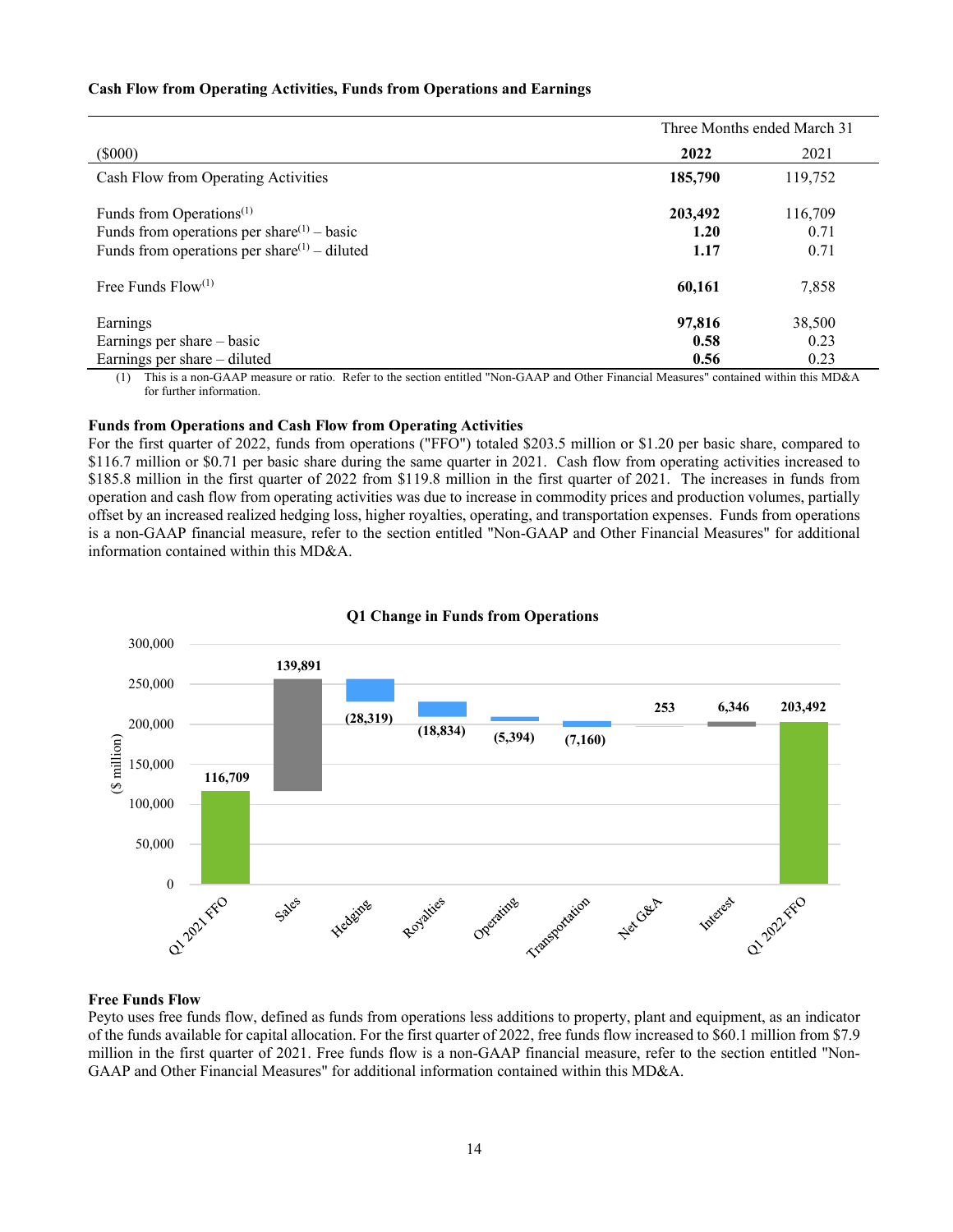## **Earnings**

The Company's first quarter 2022 earnings increased to \$97.8 million compared to \$38.5 million in the first quarter of 2021. The increased earnings is driven by the increased funds from operations, partially offset by increased depletion and depreciation associated with increased production volumes, and higher deferred tax expense.

## **Capital Expenditures**

Peyto's additions to property plant and equipment in its Consolidated Statement of Cash Flows ("Total Capital Expenditures") totaled \$143.3 million for the first quarter of 2022. Exploration and development related activity represented \$85.3 million (60 per cent), while expenditures on facilities, gathering systems and equipment totaled \$56.8 million (40 per cent). First quarter 2022 facilities and pipelines expenditures primarily related to the construction of Peyto's new gas plant in the Chambers area, commissioned in April 2022, and associated gas gathering infrastructure to complement new wells flowing to the new plant.

The following table summarizes capital expenditures for the first quarter of 2022 and 2021:

|                                   | Three Months ended March 31 |         |
|-----------------------------------|-----------------------------|---------|
| $($ \$000 $)$                     | 2022<br>2021                |         |
| Land                              | 55                          |         |
| Seismic                           | 1,228                       | 1,094   |
| Drilling                          | 52,069                      | 33,536  |
| Completions                       | 33,242                      | 18,220  |
| Equipping & Tie-ins               | 9,975                       | 4,811   |
| Facilities & Pipelines            | 46,814                      | 15,605  |
| Asset Acquisitions & Dispositions | (52)                        | 35,585  |
| <b>Total Capital Expenditures</b> | 143,331                     | 108,851 |
| Corporate Acquisition             | 22,220                      | -       |

## **Corporate Acquisition**

On February 28, 2022, Peyto acquired all the issued and outstanding shares of a private company in the Brazeau River area of Alberta for cash consideration of \$22.2 million. The acquisition provides for an increase in land, production and infrastructure including a 100% owned and operated 45 MMcf/d sweet natural gas plant. Total transaction costs incurred by Peyto of \$0.4 million associated with this acquisition were expensed. The acquisition resulted in an increase in property, plant and equipment of approximately \$5.9 million, deferred tax asset of \$17.3 million, working capital of \$0.1 million, and a decommissioning provision of \$1.1 million. Refer to note 3 in Peyto's consolidated financial statements for additional information on the acquisition.

## **LIQUIDITY AND CAPITAL RESOURCES**

#### **Net Debt**

Net debt is a non-GAAP financial measure used by the Company in monitoring and assessing its capital structure. Net debt as at March 31, 2022, December 31, 2021 and March 31, 2021 is summarized as follows:

|                                     | As at                 | As at             | As at          |
|-------------------------------------|-----------------------|-------------------|----------------|
| $($ \$000 $)$                       | <b>March 31, 2022</b> | December 31, 2021 | March 31, 2021 |
| Long-term debt                      | 1,039,984             | 1,065,712         | 1,150,000      |
| Current assets                      | (172, 058)            | (144, 370)        | (91,679)       |
| Current liabilities                 | 492,187               | 239,620           | 129,667        |
| Financial derivative instruments    | (294, 794)            | (61,091)          | (17, 438)      |
| Current portion of lease obligation | (1,233)               | (1,123)           | (1, 136)       |
| Net debt $(1)$                      | 1,064,086             | 1,098,748         | 1,169,414      |

(1) This is a non-GAAP financial measure. Refer to the section entitled "Non-GAAP and Other Financial Measures" contained within this MD&A for further information.

Peyto's net debt of \$1.06 billion as at March 31, 2022 decreased by \$34.7 million from December 31, 2021.

The Company's 2022 capital expenditure budget is \$350 to \$400 million. Based on current commodity prices, Peyto's cash flow from operating activities is expected to fully fund the capital program, and dividend payment, with the balance being allocated to debt repayment.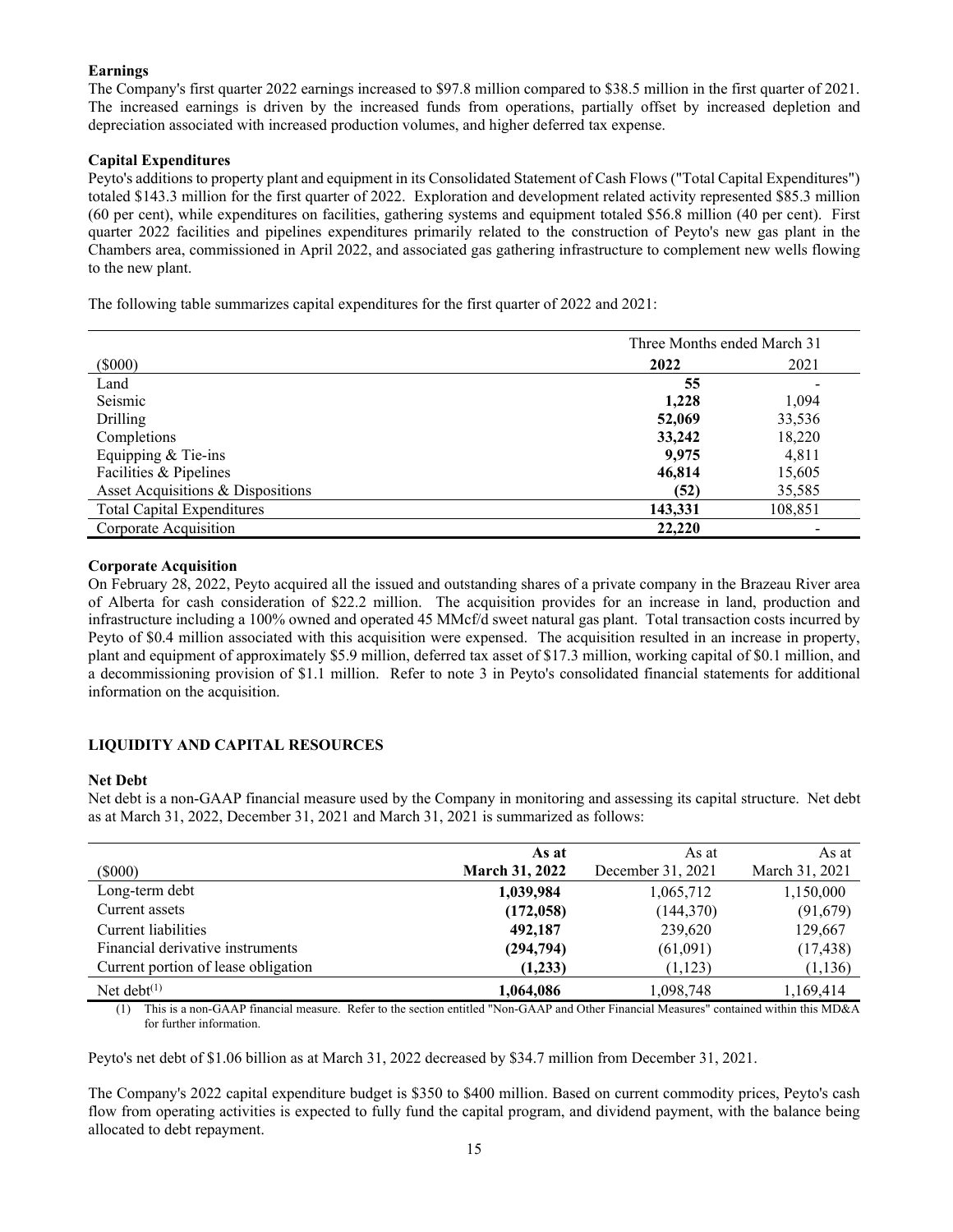The total amount of capital invested in 2022 will be driven by the number and quality of projects generated. Capital will only be invested if it meets the long-term return objectives of the Company. The majority of the capital program will involve drilling, completion and tie-in of lower risk development gas wells. Peyto's rapidly scalable business model has the flexibility to match planned capital expenditures to actual cash flow.

## **Long-Term Debt**

| $(\$000)$                      | <b>March 31, 2022</b> | December 31, 2021 |
|--------------------------------|-----------------------|-------------------|
| Bank credit facility           | 625,000               | 650,000           |
| Long term senior secured notes | 414.984               | 415.712           |
| Balance, end of the period     | 1.039.984             | .065.712          |

On November 5, 2021, the Company finalized an agreement with its syndicate of lenders and term debt note holders to amend and extend its \$950 million senior secured covenant-based credit facility and note purchase agreements. This new facility has a maturity date of October 13, 2023. The bank facility is made up of a \$40 million working capital sub-tranche and a \$910 million production line. The facilities are available on a revolving basis. Borrowings under the facility bear interest at Canadian bank prime or US base rate, or, at Peyto's option, Canadian dollar bankers' acceptances or US dollar LIBOR loan rates, plus applicable margin and stamping fees. The total stamping fees range between 175 basis points and 365 basis points on Canadian dollar bankers' acceptance and US dollar LIBOR borrowings. The undrawn portion of the facility is subject to a standby fee in the range of 35 to 73 basis points.

Peyto is subject to financial covenants as defined in the credit facility and note purchase agreements. The Company's financial covenants include financial measures defined within its revolving credit facility agreement that are not defined under IFRS. These financial measures are defined in the amended credit facility agreement as follows:

- Total Debt: includes long-term debt and subordinated debt plus bank overdraft and letters of credit.
- Senior Debt: includes long-term debt plus bank overdraft and letters of credit.
- EBITDA: trailing twelve-month net income before non-cash items, interest, and income taxes.

| <b>Financial covenant</b> | Limit            | <b>March 31, 2022</b> | December 31, 2021 |
|---------------------------|------------------|-----------------------|-------------------|
| Total Debt to EBITDA      | Less than $4.0$  | 1.73                  | 2.04              |
| Senior Debt to EBITDA     | Less than $3.5$  | 1.73                  | 2.04              |
| Interest coverage         | Greater than 3.0 | 11.47                 | 8.89              |

Peyto is in compliance with all financial covenants at March 31, 2022.

On October 29, 2021, the Company closed an issuance of USD \$40 million of senior secured notes. The notes were issued by way of a private placement, pursuant to a note purchase agreement and rank equally with Peyto's obligations under its bank facility and existing note purchase agreements. The notes have a coupon rate of 3.98% and mature on October 29, 2028. Interest will be paid semi-annually in arrears. Proceeds from the notes have been used to repay the CDN \$50 million, 4.88% notes that was due September 6, 2022.

Outstanding secured senior notes are as follows:

| <b>Senior Secured Notes</b> | Date Issued      | Rate  | <b>Maturity Date</b> |
|-----------------------------|------------------|-------|----------------------|
| \$100 million (CAD)         | October 24, 2016 | 3.70% | October 24, 2023     |
| \$65 million (CAD)          | May 1, 2015      | 4.26% | May 1, 2025          |
| \$100 million (CAD)         | January 3, 2012  | 4.39% | January 3, 2026      |
| \$100 million (CAD)         | January 2, 2018  | 3.95% | January 2, 2028      |
| \$40 million (USD)          | October 29, 2021 | 3.98% | October 29, 2028     |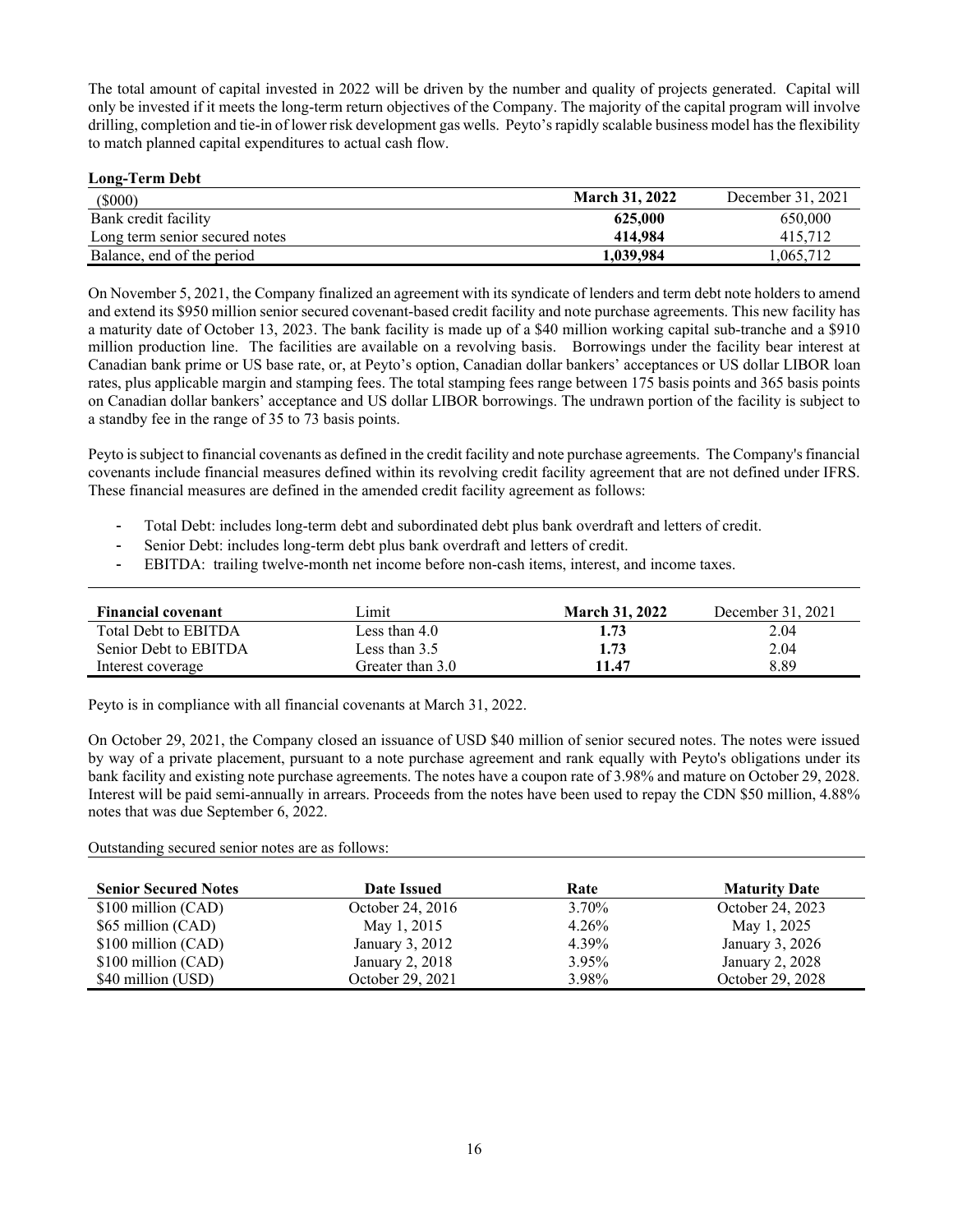## **Capital**

**Authorized**: Unlimited number of voting common shares

## **Issued and Outstanding**

|                                   | Number of     |           |  |
|-----------------------------------|---------------|-----------|--|
|                                   | Common        | Amount    |  |
| Common Shares (no par value)      | <b>Shares</b> |           |  |
| <b>Balance, December 31, 2021</b> | 168, 151, 219 | 1,664,508 |  |
| Private Placement                 | 247.785       | 2,578     |  |
| Common shares issued              | 851.901       | 4,869     |  |
| <b>Balance, March 31, 2022</b>    | 169,250,905   | 1,671,955 |  |

## **Total Payout Ratio**

"Total payout ratio" is a non-GAAP measure which is calculated as the sum of dividends declared plus additions to property, plant and equipment, divided by funds from operations. This ratio represents the percentage of the capital expenditures and dividends that is funded by cashflow. Management uses this measure, among others, to assess the sustainability of Peyto's dividend and capital program. Refer to the section entitled "Non-GAAP and Other Financial Measures" in this MD&A for further information.

|                                                    | Three Months ended March 31 |         |
|----------------------------------------------------|-----------------------------|---------|
|                                                    | 2022                        | 2021    |
| Total dividends declared (\$000)                   | 25,358                      | 1,651   |
| Additions to property, plant and equipment (\$000) | 143,331                     | 108,851 |
| Total payout <sup><math>(1)</math></sup> (\$000)   | 168,689                     | 110,502 |
| Funds from operations <sup>(1)</sup> (\$000)       | 203,492                     | 116,709 |
| Total payout ratio <sup>(1)</sup> $(\%)$           | 83%                         | 95%     |

(1) This is a non-GAAP financial measure. Refer to the section entitled "Non-GAAP and Other Financial Measures" contained within this MD&A for further information.



## **Total Payout Ratio**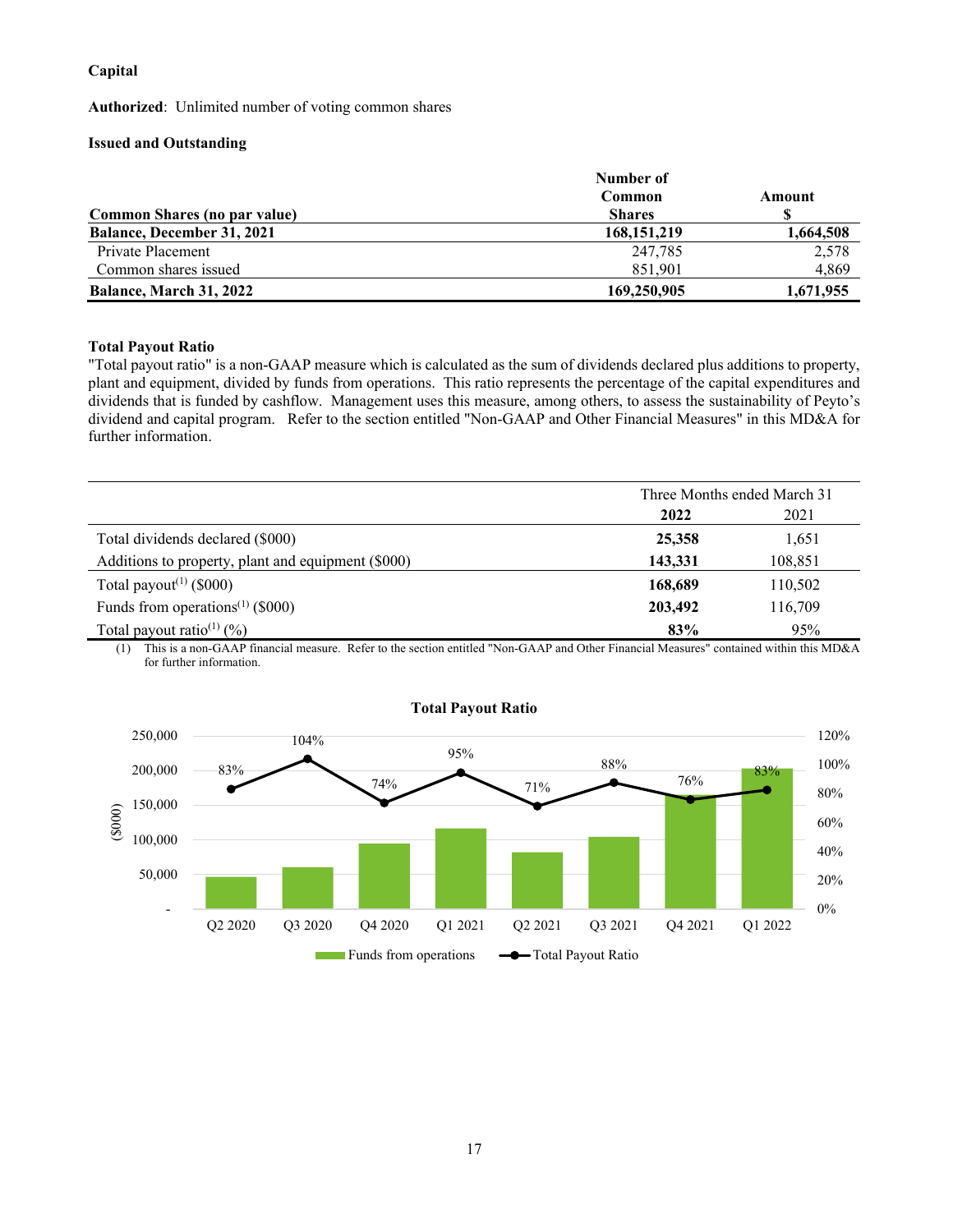## **Contractual Obligations**

In addition to those recorded on the Company's balance sheet, the following is a summary of Peyto's contractual obligations and commitments at March 31, 2022:

| $(\$000)$                        | 2022   | 2023   | 2024                     | 2025   | 2026                     | Thereafter |
|----------------------------------|--------|--------|--------------------------|--------|--------------------------|------------|
| Interest payments <sup>(1)</sup> | 12.657 | 16.827 | 13.127                   | 11.743 | 8.163                    | 9.962      |
| Transportation commitments       | 49.371 | 68.474 | 43,202                   | 42,119 | 29,900                   | 347,875    |
| Operating leases                 | 1,650  | 2.200  | 2.200                    | 2.200  | 2,200                    |            |
| Methanol                         | 1.194  | -      | $\overline{\phantom{a}}$ | -      | $\overline{\phantom{a}}$ |            |
| Total                            | 64,872 | 87.501 | 58,529                   | 56,062 | 40.263                   | 357,837    |

(1) Fixed interest payments on senior secured notes

#### **Related Party Transactions**

Certain directors of Peyto are considered to have significant influence over other reporting entities that Peyto engages in transactions with. Such services are provided in the normal course of business and at market rates. These directors are not involved in the day to day operational decision making of the Company. The dollar value of the transactions between Peyto and the related reporting entities is summarized below:

| $($ \$000) | Expense                     |      | <b>Accounts Payable</b> |                |  |
|------------|-----------------------------|------|-------------------------|----------------|--|
|            | Three Months ended March 31 |      |                         | As at March 31 |  |
|            | 2022                        | 2021 | 2022                    | 2021           |  |
|            | 718.2                       | 44.0 | 75.4                    | (4.0)          |  |

## **RISK MANAGEMENT**

Investors who purchase common shares are participating in the total returns from a portfolio of western Canadian natural gas producing properties. As such, the total returns earned by investors and the value of the shares are subject to numerous risks inherent in the oil and natural gas industry.

Expected returns depend largely on the volume of petroleum and natural gas production and the price received for such production, along with the associated costs. The price received for oil depends on a number of factors, including West Texas Intermediate oil prices, Canadian/US currency exchange rates, quality differentials and Edmonton par oil prices. The price received for natural gas production is dependent on current Alberta, Henry Hub, Ventura, and Emerson market prices and Canadian/US currency exchange rates. Peyto's marketing strategy is designed to smooth out short term fluctuations in the price of natural gas through future sales. It is meant to be methodical and consistent and to avoid speculation.

Although Peyto's focus is on internally generated drilling programs, any acquisition of oil and natural gas assets depends on an assessment of value at the time of acquisition. Incorrect assessments of value can adversely affect dividends to shareholders and the value of the shares. Peyto employs experienced staff and performs appropriate levels of due diligence on the analysis of acquisition targets, including a detailed examination of reserve reports; if appropriate, re-engineering of reserves for a large portion of the properties to ensure the results are consistent; site examinations of facilities for environmental liabilities; detailed examination of balance sheet accounts; review of contracts; review of prior year tax returns and modeling of the acquisition to attempt to ensure accretive results to the shareholders.

Inherent in development of the existing oil and gas reserves are the risks, among others, of drilling dry holes, encountering production or drilling difficulties or experiencing high decline rates in producing wells. To minimize these risks, Peyto employs experienced staff to evaluate and operate wells and utilize appropriate technology in operations. In addition, prudent work practices and procedures, safety programs and risk management principles, including insurance coverage protect Peyto against certain potential losses.

Peyto routinely monitors its financial forecasts, capital spending, balance sheet and dividend policy and has the ability to make operational and financial changes to help ensure Peyto remains compliant with all financial covenants. If necessary, Peyto can request temporary relief from financial covenants from lenders. In the event Peyto does not comply with it's financial covenants and lenders do not grant covenant relief, Peyto's access to capital could be restricted or repayment required.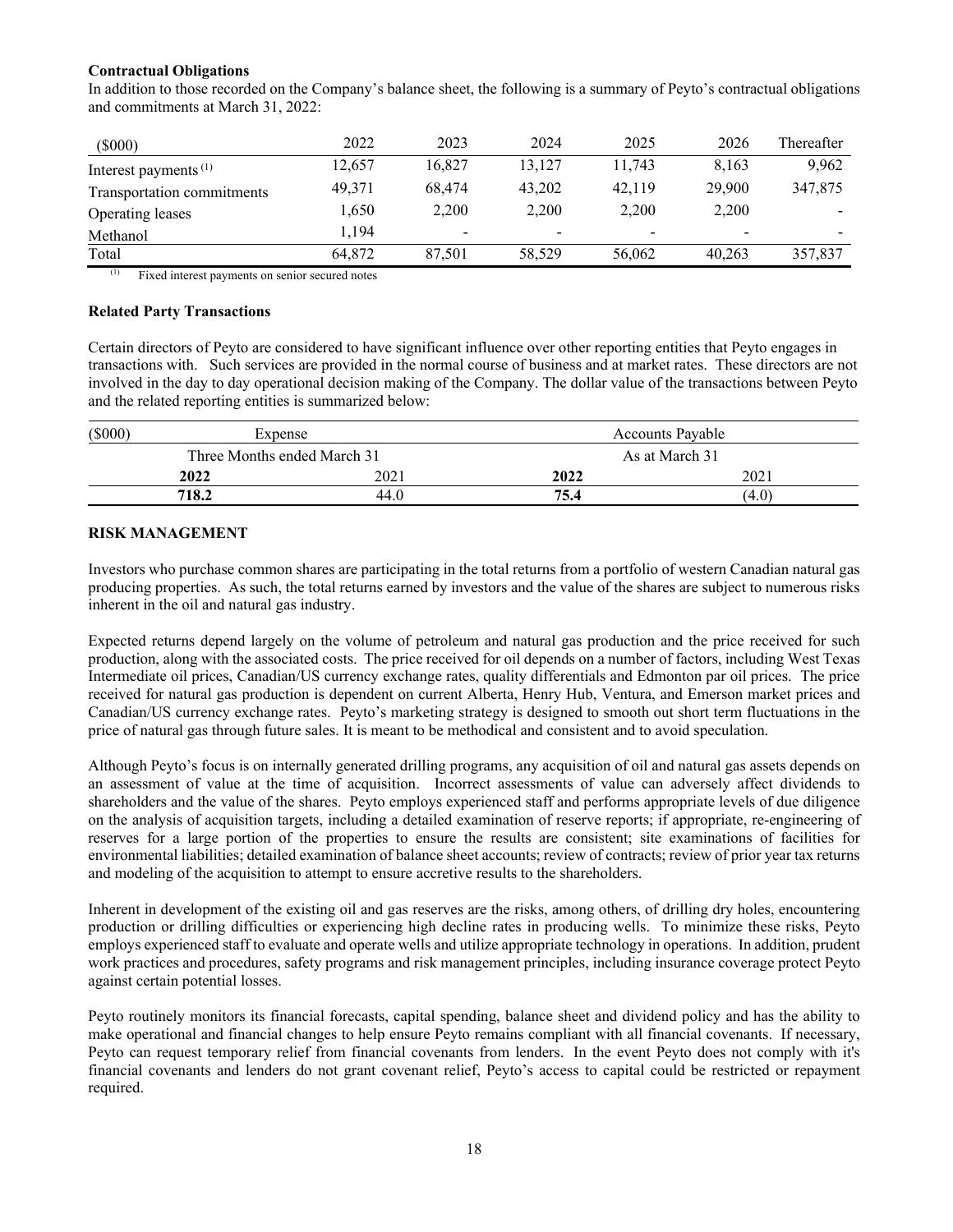The value of Peyto's common shares is based on, among other things, the underlying value of the oil and natural gas reserves. Geological and operational risks can affect the quantity and quality of reserves and the cost of ultimately recovering those reserves. Lower oil and gas prices increase the risk of write-downs on oil and gas property investments. In order to mitigate this risk, proven and probable oil and gas reserves are evaluated each year by a firm of independent reservoir engineers. The reserves committee of the Board of Directors reviews and approves the reserve report.

Access to markets may be restricted at times by pipeline or processing capacity. These risks are minimized by controlling as much of the processing and transportation activities as possible and ensuring transportation and processing contracts are in place with reliable cost-efficient counterparties.

The petroleum and natural gas industry is subject to extensive controls, regulatory policies and income and resource taxes imposed by various levels of government. These regulations, controls and taxation policies are amended from time to time. Peyto has no control over the level of government intervention or taxation in the petroleum and natural gas industry. Peyto operates in such a manner to ensure, to the best of its knowledge that it is in compliance with all applicable regulations and are able to respond to changes as they occur.

The petroleum and natural gas industry is subject to both environmental regulations and an increased environmental awareness. Peyto has reviewed its environmental risks and is, to the best of its knowledge, in compliance with the appropriate environmental legislation and have determined that there is no current material impact on operations. Peyto employs environmentally responsible business operations and looks to both Alberta provincial authorities and Canada's federal authorities for direction and regulation regarding environmental and climate change legislation.

Changes to the demand for oil and natural gas products and the rise of petroleum alternatives may negatively affect Peyto's financial condition, results of operations and cash flows. Fuel conservation measures, alternative fuel requirements, increasing consumer demand for alternatives to oil and natural gas and technological advances in fuel economy and renewable energy generation systems could reduce the demand for oil, natural gas and liquid hydrocarbons. Recently, certain jurisdictions have implemented policies or incentives to decrease the use of hydrocarbons and encourage the use of renewable fuel alternatives, which may lessen the demand for petroleum products and put downward pressure on commodity prices. Advancements in energy efficient products have a similar effect on the demand for oil and natural gas products. Peyto cannot predict the impact of changing demand for oil and natural gas products, and any major changes may have a material adverse effect on Peyto's business, financial condition, results of operations and cash flow by decreasing Peyto's profitability, increasing its costs, limiting its access to capital and decreasing the value of its assets.

A number of factors, including the effects of the use of hydrocarbons on climate change, the impact of crude oil and natural gas operations on the environment, environmental damage relating to spills of crude oil products during production and transportation, and Indigenous rights, have affected certain investors' sentiments towards investing in the crude oil and natural gas industry. As a result of these concerns, some institutional, retail and governmental investors have announced that they are no longer funding or investing in crude oil and natural gas assets or companies, or are reducing the amount thereof over time. In addition, certain institutional investors are requesting that issuers develop and implement more robust ESG policies and practices. Developing and implementing such policies and practices can involve significant costs and require a significant time commitment from the Board, Management and employees of Peyto. Failing to implement the policies and practices, as requested by institutional investors, may result in such investors reducing their investment in Peyto, or not investing in Peyto at all. Any reduction in the investor base interested or willing to invest in the crude oil and natural gas industry and more specifically, Peyto, may result in limiting Peyto's access to capital, increasing the cost of capital, and decreasing the price and liquidity of Peyto's securities even if Peyto's operating results, underlying asset values, or cash flows have not changed.

Peyto is subject to financial market risk. In order to maintain substantial rates of growth, Peyto must continue reinvesting in, drilling for or acquiring petroleum and natural gas. The capital expenditure program is funded primarily through funds from operations, debt and, if appropriate, equity.

Breaches of Peyto's cyber-security and loss of, or unauthorized access to, electronic data may adversely impact Peyto's operations and financial position. Peyto has become increasingly dependent upon the availability, capacity, reliability, and security of our information technology infrastructure and our ability to expand and continually update this infrastructure to conduct daily operations. Peyto depends on various information technology systems to estimate reserve quantities, process and record financial data, manage Peyto's land base, manage financial resources, analyze seismic information, administer contracts with operators and lessees, and communicate with employees and third-party partners.

Further, Peyto is subject to a variety of information technology and system risks as a part of its normal course operations, including potential breakdown, invasion, virus, cyber-attack, cyber-fraud, security breach, and destruction or interruption of Peyto's information technology systems by third parties or insiders. Unauthorized access to these systems by employees or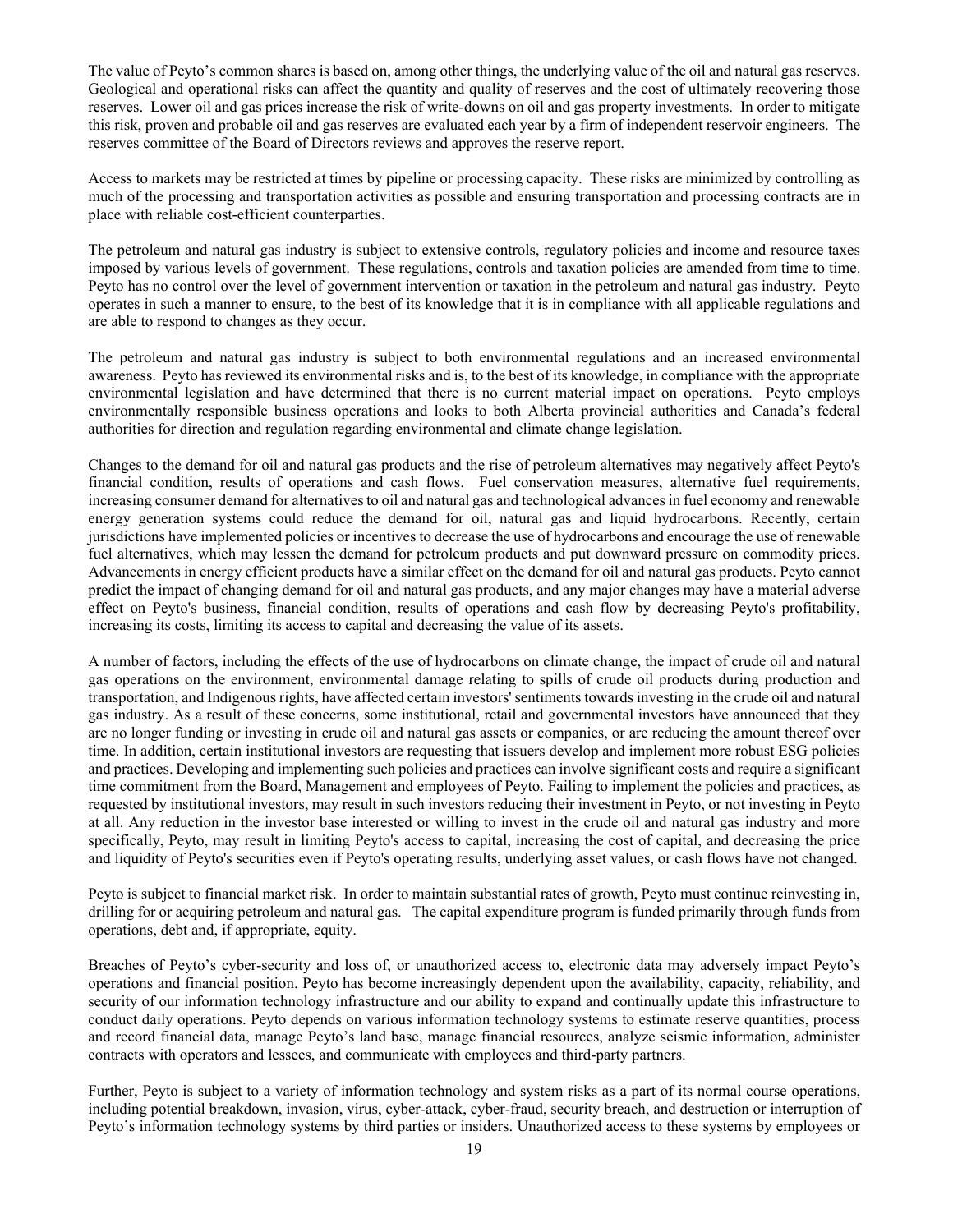third parties could lead to corruption or exposure of confidential, fiduciary or proprietary information, interruption to communications or operations or disruption to business activities, or Peyto's competitive position. In addition, cyber-phishing attempts, in which a malicious party attempts to obtain sensitive information such as usernames, passwords, credit card and banking details, or approval of wire transfer requests by disguising as a trustworthy entity in an electronic communication, have become more widespread and sophisticated in recent years.

Increasingly, social media is used as a vehicle to carry out cyber-phishing attacks. Information posted on social media sites, for business or personal purposes, may be used by attackers to penetrate Peyto's systems and obtain confidential information. Peyto provides employees with social media guidelines that align with its Code of Business Conduct and Ethics Policy. Despite these efforts, as social media continues to grow in influence and access to social media platforms becomes increasingly prevalent, there are significant risks that Peyto may not be able to properly regulate social media use and preserve adequate records of business activities.

If Peyto becomes a victim to a cyber-phishing attack it could result in a loss or theft of Peyto's financial resources or critical data and information, or could result in a loss of control of Peyto's technological infrastructure or financial resources. Peyto's employees are often the targets of such cyber-phishing attacks, as they are and will continue to be targeted by parties using fraudulent "spoof" emails to misappropriate information or to introduce viruses or other malware through "Trojan horse" programs to Peyto's computers. These emails appear to be legitimate emails, but direct recipients to fake websites operated by the sender of the email or request recipients to send a password or other confidential information through email or to download malware.

Peyto maintains policies and procedures that address and implement employee protocols with respect to electronic communications and electronic devices and conducts regular cyber-security risk assessments and training and education programs for its employees. Peyto also employs encryption protection of its confidential information on all computers and other electronic devices. Despite Peyto's efforts to mitigate such cyber-phishing attacks through education and training, cyber-phishing activities remain a serious problem that may damage its information technology infrastructure. Peyto applies technical and process controls in line with industry-accepted standards to protect its information, assets and systems, including a written incident response plan for responding to a cybersecurity incident. However, these controls may not adequately prevent cyber-security breaches. Disruption of critical information technology services, or breaches of information security, could have a negative effect on Peyto's performance and earnings, as well as its reputation, and any damages sustained may not be adequately covered by Peyto's current insurance coverage, or at all. The significance of any such event is difficult to quantify, but may in certain circumstances be material and could have a material adverse effect on Peyto's business, financial condition, and results of operations.

For a detailed discussion of the risks, uncertainties and industry conditions associated with Peyto's business, refer to the Company's Annual Information Form dated March 31, 2022, which is available under Peyto's SEDAR profile at www.sedar.com and at www.peyto.com.

## **CONTROLS AND PROCEDURES**

#### **Disclosure Controls and Procedures**

The Company's Chief Executive Officer and Chief Financial Officer have designed, or caused to be designed under their supervision, disclosure controls and procedures to provide reasonable assurance that: (i) material information relating to the Company is made known to the Company's Chief Executive Officer and Chief Financial Officer by others, particularly during the period in which the annual and interim filings are being prepared; and (ii) information required to be disclosed by the Company in its annual filings, interim filings or other reports filed or submitted by it under securities legislation is recorded, processed, summarized and reported within the time period specified in securities legislation. Such officers have evaluated, or caused to be evaluated under their supervision, the effectiveness of the Company's disclosure controls and procedures at the year end of the Company and have concluded that the Company's disclosure controls and procedures are effective at the financial period end of the Company for the foregoing purposes.

#### **Internal Control over Financial Reporting**

The Company's Chief Executive Officer and Chief Financial Officer have designed, or caused to be designed under their supervision, internal control over financial reporting to provide reasonable assurance regarding the reliability of the Company's financial reporting and the preparation of financial statements for external purposes in accordance with GAAP. Such officers have evaluated, or caused to be evaluated under their supervision, the effectiveness of the Company's internal control over financial reporting at the financial period end of the Company and concluded that the Company's internal control over financial reporting is effective, at the financial period end of the Company, for the foregoing purpose.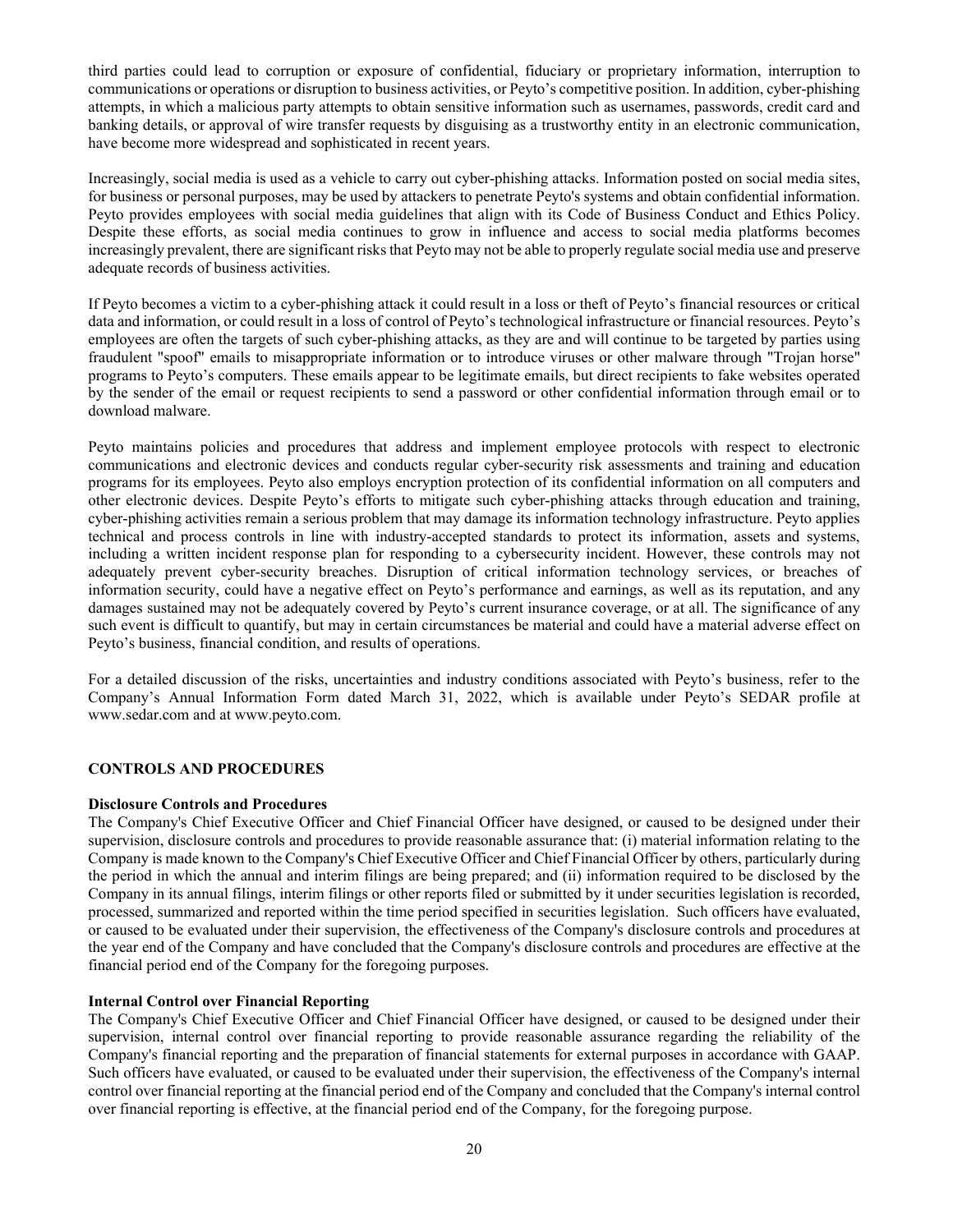Peyto is required to disclose herein any change in Peyto's internal control over financial reporting that occurred during the period ended March 31, 2022 that has materially affected, or is reasonably likely to materially affect, Peyto's internal control over financial reporting. No material changes in Peyto's internal control over financial reporting were identified during such period that has materially affected, or are reasonably likely to materially affect, Peyto's internal control over financial reporting.

It should be noted that a control system, including the Company's disclosure and internal controls and procedures, no matter how well conceived, can provide only reasonable, but not absolute, assurance that the objectives of the control system will be met and it should not be expected that the disclosure and internal controls and procedures will prevent all errors or fraud.

## **CRITICAL ACCOUNTING ESTIMATES**

#### **Reserve Estimates**

Estimates of oil and natural gas reserves, by necessity, are projections based on geologic and engineering data, and there are uncertainties inherent to the interpretation of such data as well as the projection of future rates of production and the timing of development expenditures. Reserve engineering is an analytical process of estimating underground accumulations of oil and natural gas that can be difficult to measure. The accuracy of any reserve estimate is a function of the quality of available data, engineering and geological interpretation and judgment. Estimates of economically recoverable oil and natural gas reserves and future net cash flows necessarily depend upon a number of variable factors and assumptions, such as historical production from the area compared with production from other producing areas, the assumed effects of regulations by governmental agencies and assumptions governing future oil and natural gas prices, future royalties and operating costs, development costs and workover and remedial costs, all of which may in fact vary considerably from actual results. For these reasons, estimates of the economically recoverable quantities of oil and natural gas attributable to any particular group of properties, classifications of such reserves based on risk recovery, and estimates of the future net cash flows expected there from may vary substantially. Any significant variance in the assumptions could materially affect the estimated quantity and value of the reserves, which could affect the carrying value of Peyto's oil and natural gas properties and the rate of depletion of the oil and natural gas properties as well as the calculation of the reserve value based compensation. Actual production, revenues and expenditures with respect to Peyto's reserves will likely vary from estimates, and such variances may be material.

Peyto's estimated quantities of proved and probable reserves at December 31, 2021 were evaluated by independent petroleum engineers GLJ Ltd.

#### **Depletion and Depreciation Estimate**

All costs of exploring for and developing petroleum and natural gas reserves, together with the costs of production equipment, are capitalized and then depleted and depreciated on the unit-of-production method based on proved plus probable reserves. Petroleum and natural gas reserves and production are converted into equivalent units based upon estimated relative energy content (6 mcf to 1 barrel of oil). Costs for gas plants and other facilities are capitalized and depreciated on a declining balance basis.

#### **Impairment of Long-Lived Assets**

Impairment is indicated if the carrying value of the long-lived asset or oil and gas cash generating unit exceeds its recoverable amount under IFRS. If impairment is indicated, the amount by which the carrying value exceeds the estimated fair value of the long-lived asset is charged to earnings. The determination of the recoverable amount for impairment purposes under IFRS involves the use of numerous assumptions and judgments including future net cash flows from oil and gas reserves, future third-party pricing, inflation factors, discount rates and other uncertainties. Future revisions to these assumptions impact the recoverable amount.

#### **Decommissioning Provision**

The decommissioning provision is estimated based on existing laws, contracts or other policies. The fair value of the obligation is based on estimated future costs for abandonment and reclamation discounted at a credit adjusted risk free rate. The liability is adjusted each reporting period to reflect the passage of time and for revisions to the estimated future cash flows, with the accretion charged to earnings. By their nature, these estimates are subject to measurement uncertainty and the impact on the financial statements could be material.

#### **Reserve Value Performance Based Compensation**

The reserve value-based compensation is calculated using the year end independent reserves evaluation which was completed in February 2022. A quarterly provision for the reserve value-based compensation is calculated using estimated proved producing reserve additions adjusted for changes in debt, equity and dividends. Actual proved producing reserves additions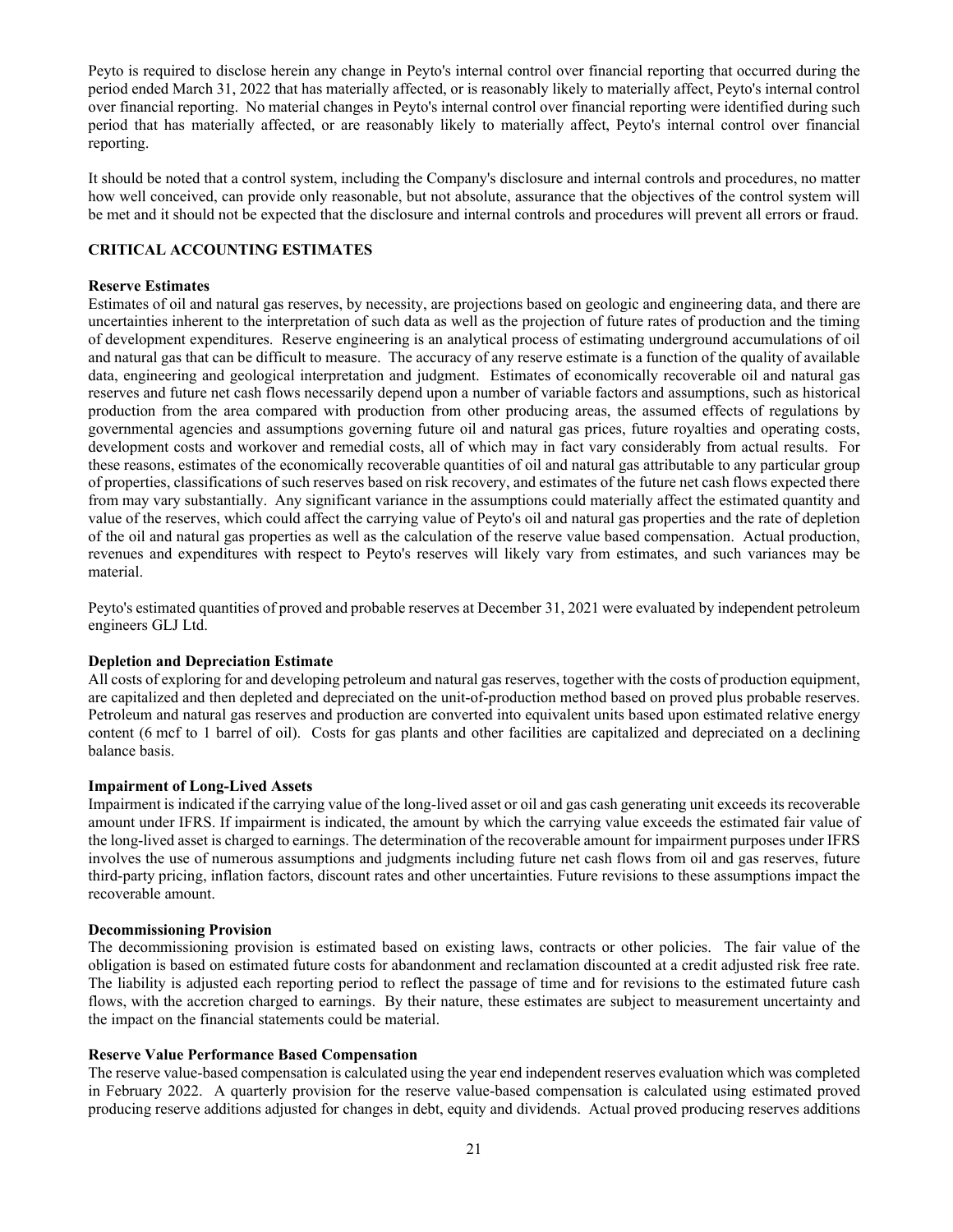and forecasted commodity prices could vary significantly from those estimated and may have a material effect on the calculation.

## **Income Taxes**

The determination of the Company's income and other tax liabilities requires interpretation of complex laws and regulations often involving multiple jurisdictions. All tax filings are subject to audit and potential reassessment after the lapse of considerable time. Accordingly, the actual income tax liability may differ significantly from that estimated and recorded.

## **Accounting Changes**

Voluntary changes in accounting policy are made only if they result in financial statements which provide more reliable and relevant information. Accounting policy changes are applied retrospectively unless it is impractical to determine the period or cumulative impact of the change. Corrections of prior period errors are applied retrospectively and changes in accounting estimates are applied prospectively by including these changes in earnings. When the Company has not applied a new primary source of GAAP that has been issued, but is not effective, the Company will disclose the fact along with information relevant to assessing the possible impact that application of the new primary source of GAAP will have on the financial statements in the period of initial application.

## **ADDITIONAL INFORMATION**

Additional information relating to Peyto Exploration & Development Corp. can be found on SEDAR at www.sedar.com and www.Peyto.com.

## **NON-GAAP AND OTHER FINANCIAL MEASURES**

Throughout this MD&A and in other materials disclosed by the Company, Peyto employs certain measures to analyze financial performance, financial position, and cash flow. These non-GAAP and other financial measures do not have any standardized meaning prescribed under IFRS and therefore may not be comparable to similar measures presented by other entities. The non-GAAP and other financial measures should not be considered to be more meaningful than GAAP measures which are determined in accordance with IFRS, such as net income (loss), cash flow from operating activities, and cash flow used in investing activities, as indicators of Peyto's performance.

#### **Non-GAAP Financial Measures**

#### **Funds from Operations**

"Funds from operations" is a non-GAAP measure which represents cash flows from operating activities before changes in non-cash operating working capital and provision for future performance-based compensation. Management considers funds from operations and per share calculations of funds from operations to be key measures as they demonstrate the Company's ability to generate the cash necessary to pay dividends, repay debt and make capital investments. Management believes that by excluding the temporary impact of changes in non-cash operating working capital, funds from operations provides a useful measure of Peyto's ability to generate cash that is not subject to short-term movements in operating working capital. The most directly comparable GAAP measure is cash flows from operating activities.

|                                      | Three Months ended March 31 |                          |  |
|--------------------------------------|-----------------------------|--------------------------|--|
| $(\$000)$                            | 2022                        | 2021                     |  |
| Cash flows from operating activities | 185,790                     | 119,752                  |  |
| Change in non-cash working capital   | 17,702                      | (3,043)                  |  |
| Performance based compensation       |                             | $\overline{\phantom{0}}$ |  |
| Funds from operations                | 203,492                     | 116.709                  |  |

#### **Free Funds Flow**

Peyto uses free funds flow as an indicator of the efficiency and liquidity of Peyto's business, measuring its funds after capital investment available to manage debt levels, pay dividends, and return capital to shareholders through activities such as share repurchases. Peyto calculates free funds flow as funds from operations generated during the period less additions to property, plant and equipment, included in cash flow from investing activities in the statement of cash flows. By removing the impact of current period additions to property, plant and equipment from funds from operations, Management monitors its free funds flow to inform its capital allocation decisions. The most directly comparable GAAP measure to free funds flow is cash from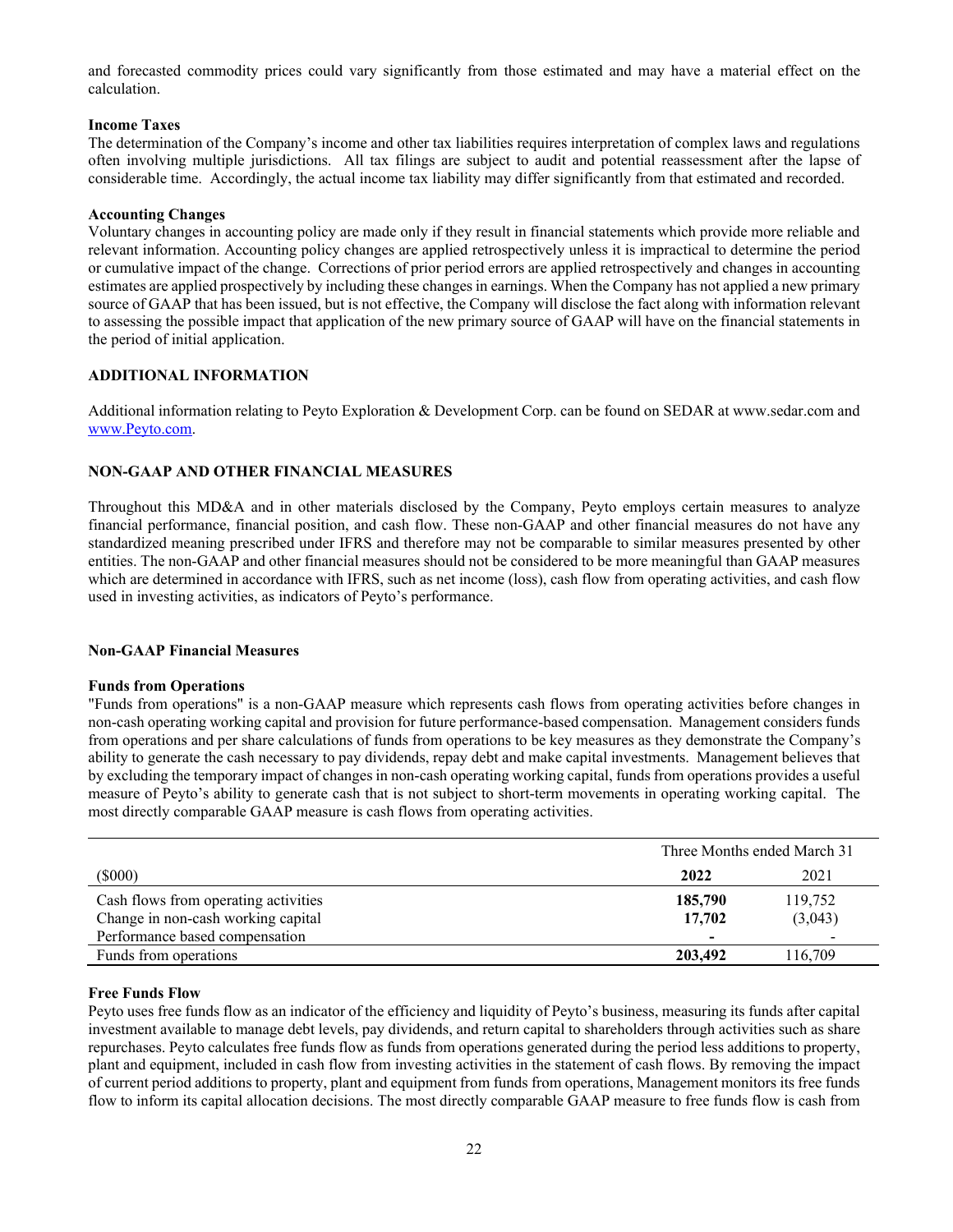operating activities. The following table details the calculation of free funds flow and the reconciliation from cash flow from operating activities to free funds flow.

|                                            | Three Months ended March 31 |            |  |
|--------------------------------------------|-----------------------------|------------|--|
| $(\$000)$                                  | 2022                        | 2021       |  |
| Cash flows from operating activities       | 185,790                     | 119,752    |  |
| Change in non-cash working capital         | 17,702                      | (3,043)    |  |
| Performance based compensation             |                             |            |  |
| Funds from operations                      | 203,492                     | 116,709    |  |
| Additions to property, plant and equipment | (143, 331)                  | (108, 851) |  |
| Free funds flow                            | 60,161                      | 7,858      |  |

#### **Net Debt**

"Net debt" is a non-GAAP financial measure that is the sum of long-term debt and working capital excluding the current financial derivative instruments and current portion of lease obligations. It is used by management to analyze the financial position and leverage of the Company. Net debt is reconciled to long-term debt which is the most directly comparable GAAP measure.

|                                     | As at                 | As at             | As at          |
|-------------------------------------|-----------------------|-------------------|----------------|
| (5000)                              | <b>March 31, 2022</b> | December 31, 2021 | March 31, 2021 |
| Long-term debt                      | 1,039,984             | 1,065,712         | 1,150,000      |
| Current assets                      | (172, 058)            | (144, 370)        | (91,679)       |
| Current liabilities                 | 492,187               | 239,620           | 129,667        |
| Financial derivative instruments    | (294, 794)            | (61,091)          | (17, 438)      |
| Current portion of lease obligation | (1,233)               | (1, 123)          | (1, 136)       |
| Net debt                            | 1,064,086             | 1,098,748         | 1,169,414      |

## **Non-GAAP Financial Ratios**

#### **Funds from Operations per Share**

Peyto presents funds from operations per share by dividing funds from operations by the Company's diluted or basic weighted average common shares outstanding. "Funds from operations" is a non-GAAP financial measure. Management believes that funds from operations per share provides investors an indicator of funds generated from the business that could be allocated to each shareholder's equity position.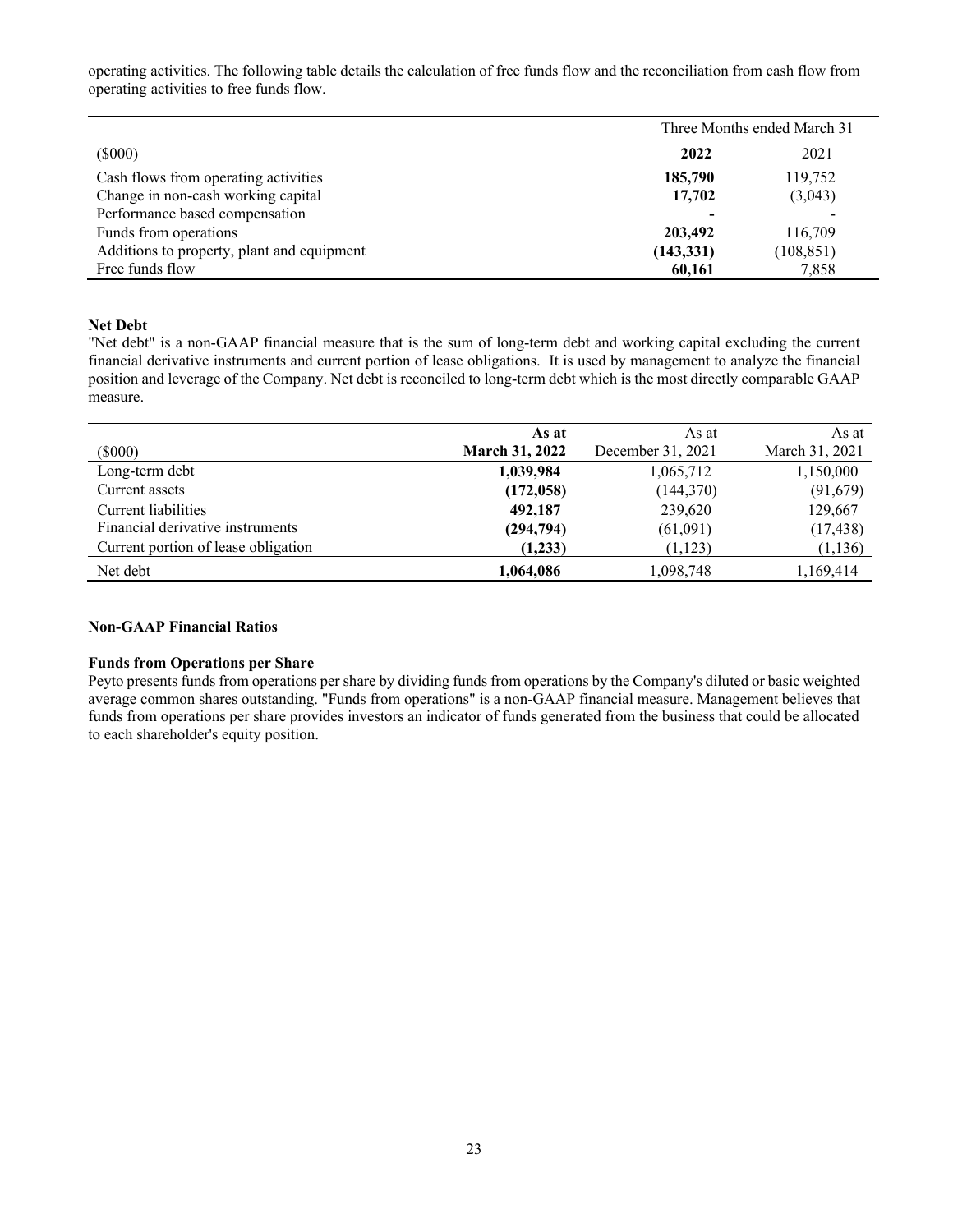#### **Netback per MCFE and BOE**

"Netback" is a non-GAAP measure that represents the profit margin associated with the production and sale of petroleum and natural gas. Peyto computes "field netback per Mcfe" as commodity sales from production less royalties, operating, and transportation expense divided by production and "cash netback" as "field netback" less interest and general and administration expense divided by production. Netbacks are per unit of production measures used to assess Peyto's performance and efficiency. The primary factors that produce Peyto's strong netbacks and high margins are a low-cost structure and the high heat content of its natural gas that results in higher commodity prices.

|                              |        | Three Months ended March 31 |  |  |
|------------------------------|--------|-----------------------------|--|--|
| (\$/Mcfe)                    | 2022   | 2021                        |  |  |
| Gross Sale Price             | 6.22   | 4.23                        |  |  |
| Realized hedging gain (loss) | (0.97) | (0.53)                      |  |  |
| Net Sale Price               | 5.25   | 3.70                        |  |  |
| Less: Royalties              | 0.60   | 0.29                        |  |  |
| Operating costs              | 0.41   | 0.36                        |  |  |
| Transportation               | 0.28   | 0.17                        |  |  |
| Field netback                | 3.96   | 2.88                        |  |  |
| General and administrative   | 0.03   | 0.04                        |  |  |
| Interest on long-term debt   | 0.21   | 0.38                        |  |  |
| Cash netback (\$/Mcfe)       | 3.72   | 2.46                        |  |  |
| Cash netback (\$/boe)        | 22.31  | 14.81                       |  |  |

## **Return on Equity**

Peyto calculates ROE, expressed as a percentage, as Earnings divided by the Equity. Peyto uses ROE as a measure of longterm financial performance, to measure how effectively Management utilizes the capital it has been provided by shareholders and to demonstrate to shareholders the returns generated over the long term.

## **Return on Average Capital Employed**

Peyto calculates ROCE, expressed as a percentage, as EBIT divided by Total Assets less Current Liabilities per the Financial Statements. Peyto uses ROCE as a measure of long-term financial performance, to measure how effectively Management utilizes the capital (debt and equity) it has been provided and to demonstrate to shareholders the returns generated over the long term.

#### **Total Payout Ratio**

"Total payout ratio" is a non-GAAP measure which is calculated as the sum of dividends declared plus additions to property, plant and equipment, divided by funds from operations. This ratio represents the percentage of the capital expenditures and dividends that is funded by cashflow. Management uses this measure, among others, to assess the sustainability of Peyto's dividend and capital program.

|                                                    | Three Months ended March 31 |         |  |
|----------------------------------------------------|-----------------------------|---------|--|
|                                                    | 2021<br>2022                |         |  |
| Total dividends declared (\$000)                   | 25,358                      | 1,651   |  |
| Additions to property, plant and equipment (\$000) | 143,331<br>108,851          |         |  |
| Total payout (\$000)                               | 168,689                     | 110,502 |  |
| Funds from operations (\$000)                      | 203,492                     | 116,709 |  |
| Total payout ratio $(\%)$                          | 83%                         | 95%     |  |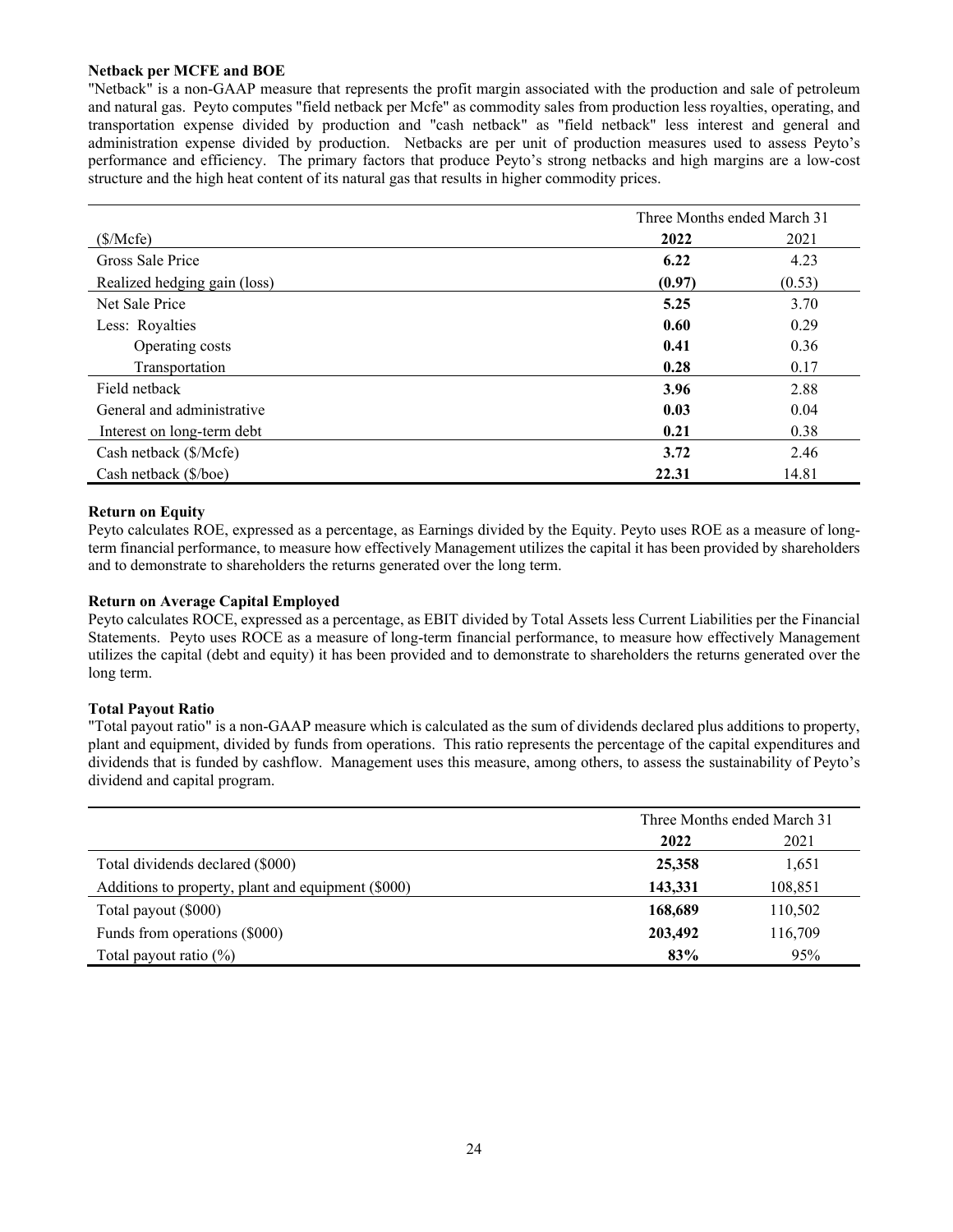## **Supplementary Financial Measures**

"Diversification activities" are the costs of the basis and the gains/losses on the physical fixed price natural gas sales contracts divided the Company's natural gas production.

"DD&A expense per Mcfe and boe" is comprised of DD&A expense, as determined in accordance with IFRS, divided by the Company's total production.

"Funds from operations per basic share" is comprised of funds from operations divided by basic weighted average common shares.

"Funds from operations per diluted share" is comprised of funds from operations divided by diluted weighted average common shares.

"Gross sale price" is comprised of natural gas and natural gas liquids sales, as determined in accordance with IFRS, divided by the Company's total production.

"G&A expense per Mcfe and boe" is comprised of G&A expense, as determined in accordance with IFRS, divided by the Company's total production.

"G&A expense before share-based compensation expense per Mcfe and boe" is comprised of G&A expense as determined in accordance with IFRS, excluding share-based compensation expense, divided by the Company's total production.

"Interest and financing expense per Mcfe and boe" is comprised of interest and financing expense, as determined in accordance with IFRS, divided by the Company's total production.

"Liquids production to sales gas ratio" is comprised of NGLs production, divided by the Company's natural gas production.

"Net sale price" is comprised of natural gas and natural gas liquids sales including hedging gains or losses, as determined in accordance with IFRS, divided by the Company's total production.

"Operating costs per Mcfe and boe" is comprised of operating expense, as determined in accordance with IFRS, divided by the Company's total production.

"Production per million common shares" is comprised of the Company's total production divided by the weighted average number of shares outstanding at the end of the period.

"Realized condensate and pentanes plus price" is comprised of condensate and pentanes commodity sales from production, as determined in accordance with IFRS, divided by the Company's condensate and pentanes production.

"Realized natural gas price" is comprised of natural gas commodity sales from production, as determined in accordance with IFRS, divided by the Company's natural gas production.

"Realized NGLs price" is comprised of NGLs commodity sales from production, as determined in accordance with IFRS, divided by the Company's NGLs production.

"Royalties as a percentage of sales" is comprised of royalties, as determined in accordance with IFRS, divided by commodity sales from production as determined in accordance with IFRS.

"Royalties per Mcfe and boe" is comprised of royalties, as determined in accordance with IFRS, divided by the Company's total production.

"Sale price" is comprised of total commodity sales from production including hedging gains or losses, as determined in accordance with IFRS, divided by the Company's total production.

"Total dividends per common share" is comprised of dividends declared, as determined in accordance with IFRS, divided by the number of shares outstanding at the dividend record date.

"Transportation per Mcfe and boe" is comprised of transportation expense, as determined in accordance with IFRS, divided by the Company's total production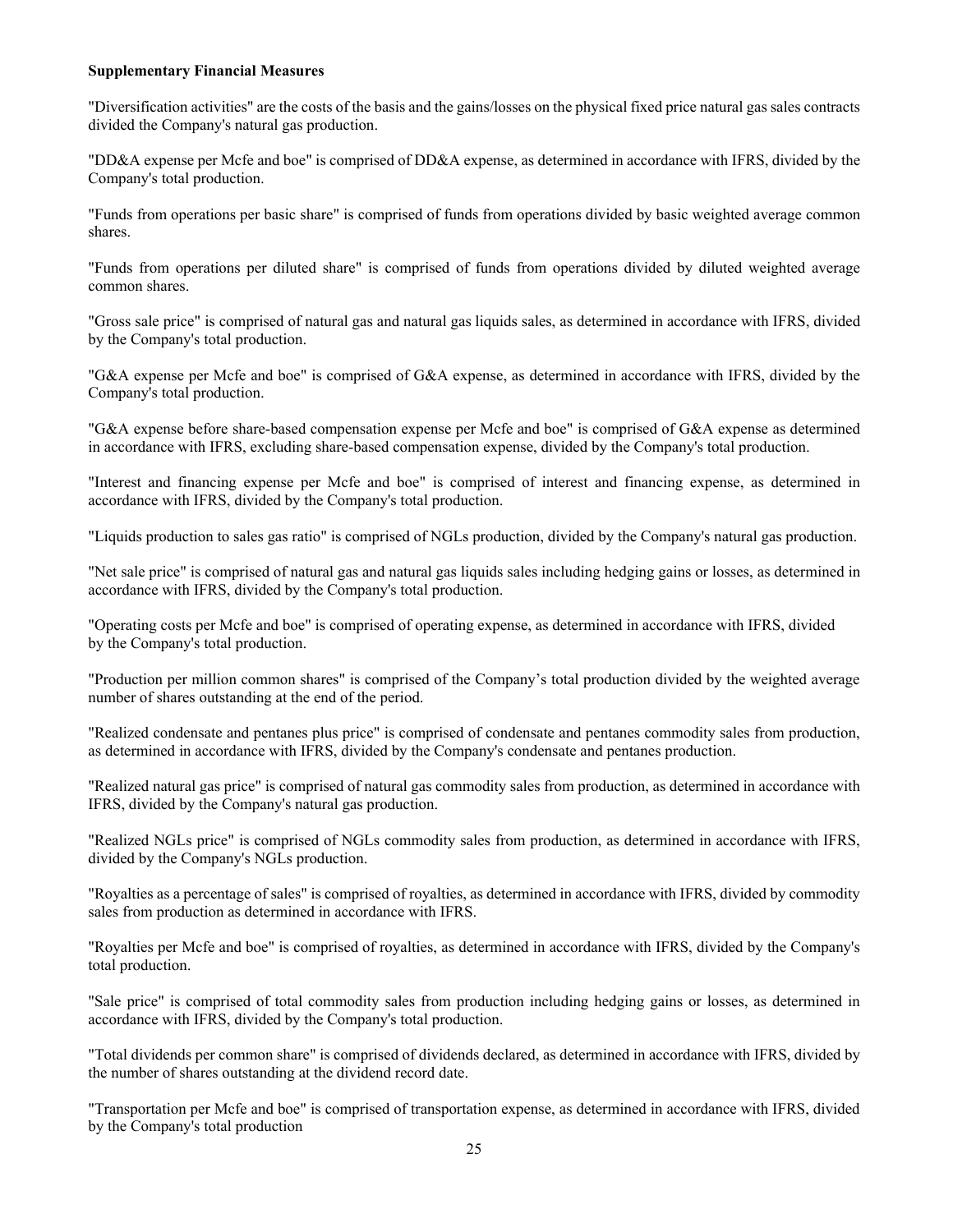## **FORWARD-LOOKING STATEMENTS**

Certain statements contained in this MD&A constitute forward-looking statements or forward-looking information (collectively, "forward-looking statements") within the meaning of applicable Canadian securities laws. These forwardlooking statements relate to future events or Peyto's future performance. All statements other than statements of historical fact are forward-looking statements. The use of any of the words "anticipate", "plan", "continue", "estimate", "expect", "may", "will", "project", "predict", "potential", "should", "believe" and similar expressions are intended to identify forward-looking statements. These statements involve known and unknown risks, uncertainties and other factors that may cause actual results or events to differ materially from those anticipated in such forward-looking statements. These statements speak only as of the date of this MD&A.

Forward-looking statements are based on a number of factors and assumptions which have been used to develop such forward-looking statements but which may prove to be incorrect. Although Peyto believes that the expectations reflected in such forward-looking statements are reasonable, undue reliance should not be placed on forward-looking statements because Peyto can give no assurance that such expectations will prove to be correct. In addition to other factors and assumptions which may be identified in this MD&A, assumptions have been made regarding, among other things: the impact of increasing competition; the general stability of the economic and political environment in which Peyto operates; the timely receipt of any required regulatory approvals; the ability of Peyto to obtain qualified staff, equipment and services in a timely and cost efficient manner; drilling results; the ability of the operator of the projects which Peyto has an interest in to operate the field in a safe, efficient and effective manner; the ability of Peyto to obtain financing on acceptable terms; field production rates and decline rates; the ability to replace and expand oil and natural gas reserves through acquisitions, development and exploration; the timing and costs of pipeline, storage and facility construction and expansion and the ability of Peyto to secure adequate product transportation; future oil and natural gas prices; currency, exchange and interest rates; the regulatory framework regarding royalties, taxes, environmental and climate change matters in the jurisdictions in which Peyto operates; and the ability of Peyto to successfully market its oil and natural gas products.

In particular, this MD&A contains forward-looking statements pertaining to the following:

- Peyto's expected 2022 royalty rate to be approximately 15 per cent of revenue excluding hedging gains or losses;
- The 2022 capital expenditures program of \$350 to \$400 million;
- Peyto's ability to fully fund the capital program, and dividend payment with funds from operations, with the balance being allocated to debt repayment;
- the existence, operation and strategy of Peyto's commodity price risk management program; and
- the approximate and maximum amount of forward sales and hedging to be employed by Peyto.

The actual results could differ materially from those anticipated in these forward-looking statements as a result of the risk factors set forth below and elsewhere in this MD&A:

- public health risks including the COVID-19 pandemic;
- volatility in market prices for oil and natural gas;
- fluctuations in foreign exchange or interest rates and stock market volatility;
- loss of markets;
- changes to the Corporation's capital budget;
- liabilities inherent in oil and natural gas operations;
- uncertainties associated with estimating oil and natural gas reserves;
- risks and uncertainties associated with Peyto's oil and natural gas exploration and development program;
- competition for, among other things, capital, acquisitions of reserves, undeveloped lands and skilled personnel;
- incorrect assessments of the value of acquisitions and exploration and development programs;
- geological, technical, drilling and processing problems;
- restrictions and/or limitations on transportation, including pipeline systems;
- uncertainties associated with changes in legislation, including, but not limited to, changes in income tax laws, oil and natural gas royalty and regulatory frameworks and climate change laws and frameworks; and
- the other factors discussed under "Risk Factors" in Peyto's Annual Information Form for the year ended December 31, 2021.

Statements relating to reserves are deemed to be forward-looking statements as they involve the implied assessment, based on current estimates and assumptions, that the reserves described can be profitably produced in the future. The foregoing lists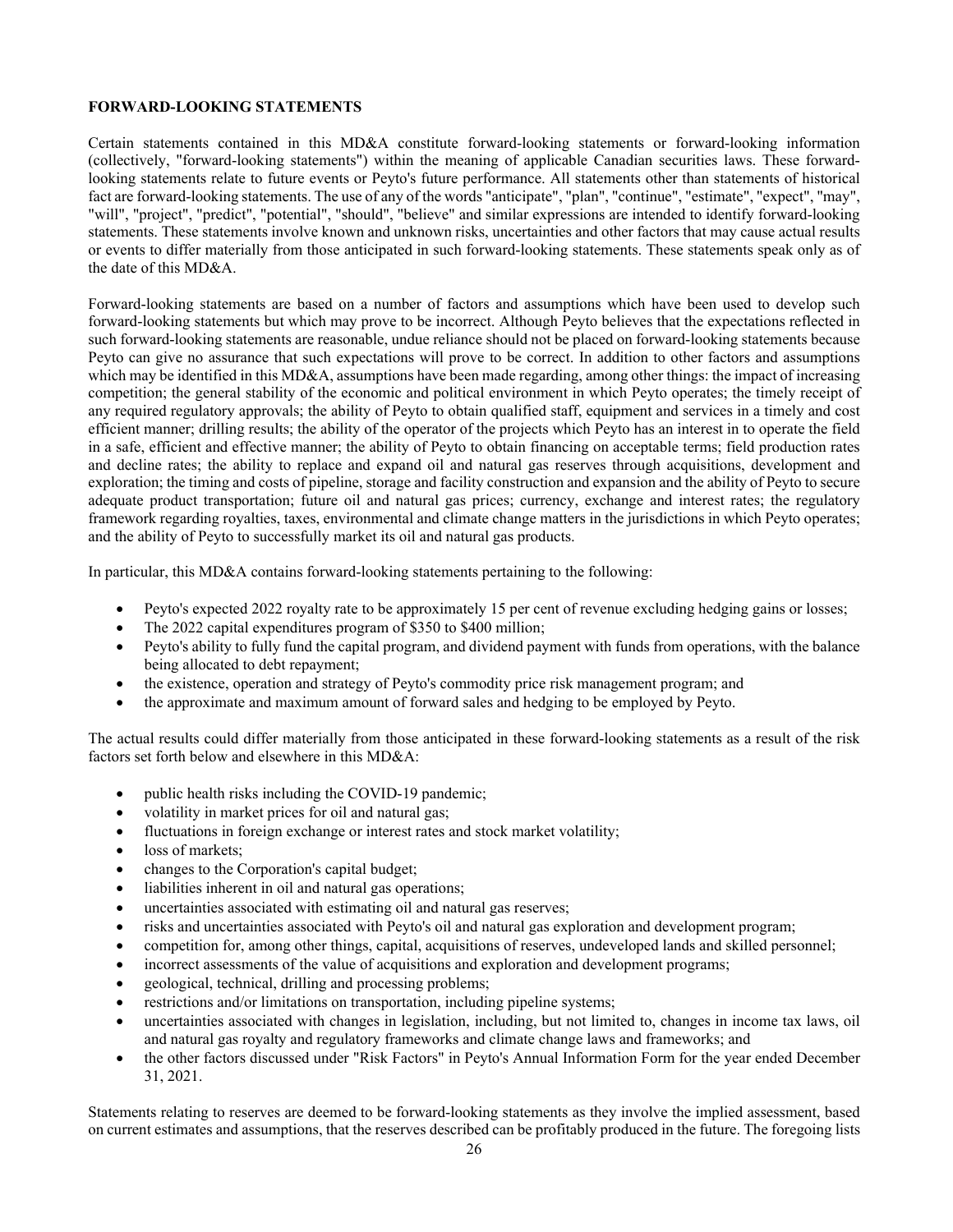of factors are not exhaustive. The forward-looking statements contained in this MD&A are expressly qualified by this cautionary statement. Peyto does not undertake any obligation to publicly update or revise any forward-looking statements, except as required by applicable securities law.

## **CONVERSION RATIO**

Natural gas liquids volumes are recorded in barrels of oil (bbl) and are converted to a thousand cubic feet equivalent (Mcfe) using a ratio of six (6) thousand cubic feet to one (1) barrel of oil (bbl). Natural gas volumes recorded in thousand cubic feet (mcf) are converted to barrels of oil equivalent (boe) using the ratio of six (6) thousand cubic feet to one (1) barrel of oil (bbl). Boe may be misleading, particularly if used in isolation. A boe conversion ratio of 6 Mcf:1 bbl is based in an energy equivalency conversion method primarily applicable at the burner tip and does not represent a value equivalency at the wellhead. In addition, given that the value ratio based on the current price of oil as compared with natural gas is significantly different from the energy equivalent of six to one, utilizing a boe conversion ratio of 6 Mcf:1 bbl may be misleading as an indication of value.

## **GLOSSARY**

The following is a list of abbreviations that may be used in this MD&A:

Measurement bbl barrel bbl/d barrels per day Mbbl thousand barrels MMbbl million barrels boe (1) barrels of oil equivalent boe/d (1) barrels of oil equivalent per day Mboe (1) thousands of barrels of oil equivalent MMboe (1) millions of barrels of oil equivalent Mcf thousand cubic feet Mcf/d thousand cubic feet per day MMcf million cubic feet MMcf/d million cubic feet per day Bcf billion cubic feet MMBtu million British thermal units GJ gigajoule